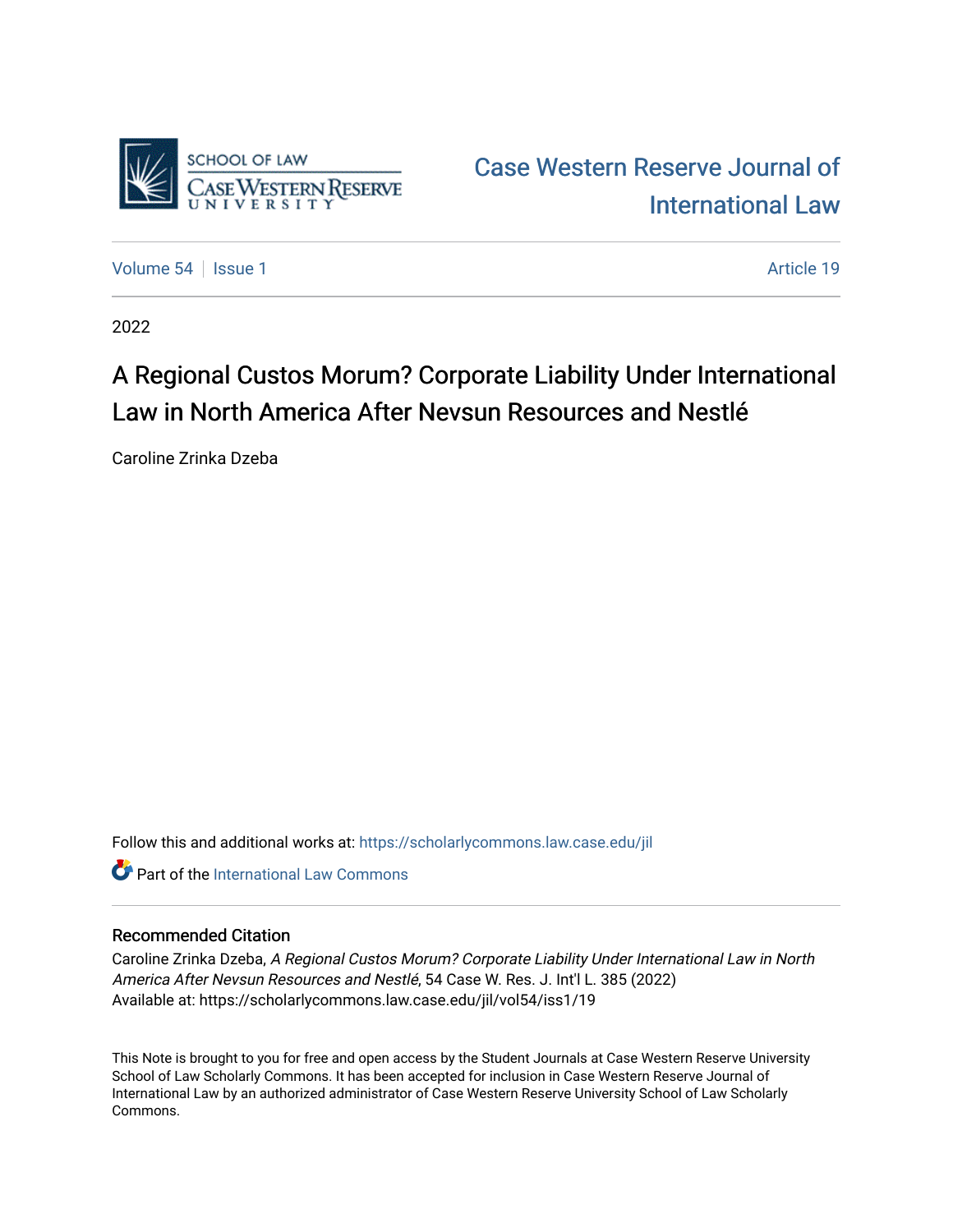# A Regional *Custos Morum*? CORPORATE LIABILITY UNDER International Law in North America After *Nevsun Resources* and *Nestlé*

*Caroline Zrinka Dzeba*\*

#### **ABSTRACT**

This Note argues that recent approaches from the highest courts in the United States and Canada regarding corporate tort liability for international human rights abuses are converging to create a set of influential global norms. This comparative study closely examines the recent decisions in *Nevsun Resources v. Araya*, from Canada, and in *Nestlé v. Doe*, from the United States. This Note contends that these two decisions have the potential to clarify how customary international law should be applied in domestic civil courts to hold corporations liable for human rights abuses committed abroad.

In Part II, this Note traces the history of corporate liability for violations of international law, leading up to the present day. In Part III, this Note analyzes the legal arguments that successfully enable North American courts to hear tort liability cases against corporations accused of violating international human rights law, and the arguments that curry favor with judiciaries to constrain jurisdiction. Part IV discusses the outcome of the most recent supply chain human rights litigation pending before the Supreme Court of the United States, and examines the possibility that a set of principles is emerging due to transnational judicial dialogue between the two North American high courts. Finally, this Note concludes with recommendations for judicial participants, civil society actors, and corporate actors on navigating what promises to be a new era in international law.

<sup>\*</sup> B.A., Political Science & Psychology, Northwestern University (2012); M.Sc., Global Affairs, New York University (2015); LLM, European and International Business Law, Université Paris-Dauphine (2022); J.D., Case Western Reserve University School of Law (2022); Managing Editor, *Case Western Reserve Journal of International Law Vol. 54*. The author was awarded the Sindell Prize for Best Note in the Field of Torts for the Class of 2022.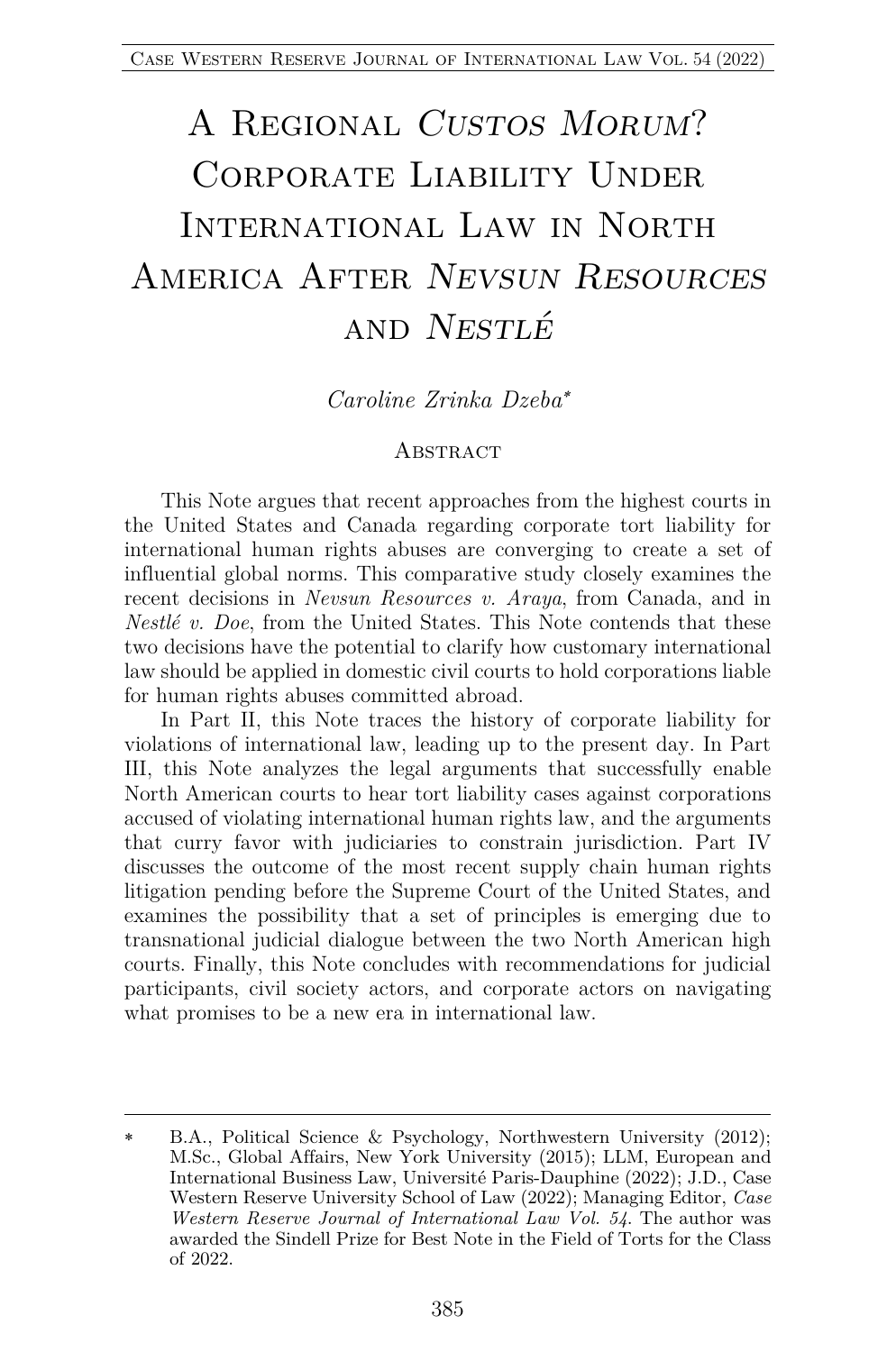## TABLE OF CONTENTS

| A. Corporate Liability Under Customary International Law: A Brief<br>$History \dots 389$ |  |
|------------------------------------------------------------------------------------------|--|
| B. North American Approaches to International Law Tort Liability for                     |  |
|                                                                                          |  |
| 2. Canada: Doctrine of Adoption Versus the Mining Industry 394                           |  |
| C. Twenty-First Century Developments in Corporate Liability396                           |  |
| 1. The U.N. Guiding Principles on Business and Human Rights 396                          |  |
| 2. The Hague Rules on Business and Human Rights Arbitration  399                         |  |
|                                                                                          |  |
| A. The United States Approach: From Kiobel to Nestlé 400                                 |  |
|                                                                                          |  |
|                                                                                          |  |
|                                                                                          |  |
|                                                                                          |  |
|                                                                                          |  |
|                                                                                          |  |
|                                                                                          |  |
|                                                                                          |  |
|                                                                                          |  |
|                                                                                          |  |
|                                                                                          |  |
| B. Transnational Judicial Dialogue and a New Test for Liability 414                      |  |
|                                                                                          |  |

## I. INTRODUCTION<sup>1</sup>

With the vast increase of businesses operating principally or with subsidiaries in foreign countries over the past half century, the need to protect private citizens from corporate abuses has accordingly increased.2 However, avenues to justice for these citizens have been

<sup>1.</sup> "Custos morum" is a Latin phrase meaning "a guardian of (public) morals." Chief Justice John Roberts, in his opinion for the Supreme Court of the United States in *Kiobel v. Royal Dutch Petroleum Co.*, rejected the suggestion that the United States should allow broad jurisdiction under the Alien Tort Statute by quoting Justice Story: "No nation has ever yet pretended to be the *custos morum* of the whole world." Kiobel v. Royal Dutch Petroleum Co., 569 U.S. 108, 123 (2013).

<sup>2.</sup> ALEX NEWTON, THE BUSINESS OF HUMAN RIGHTS: BEST PRACTICE AND THE UN GUIDING PRINCIPLES 5 (2019).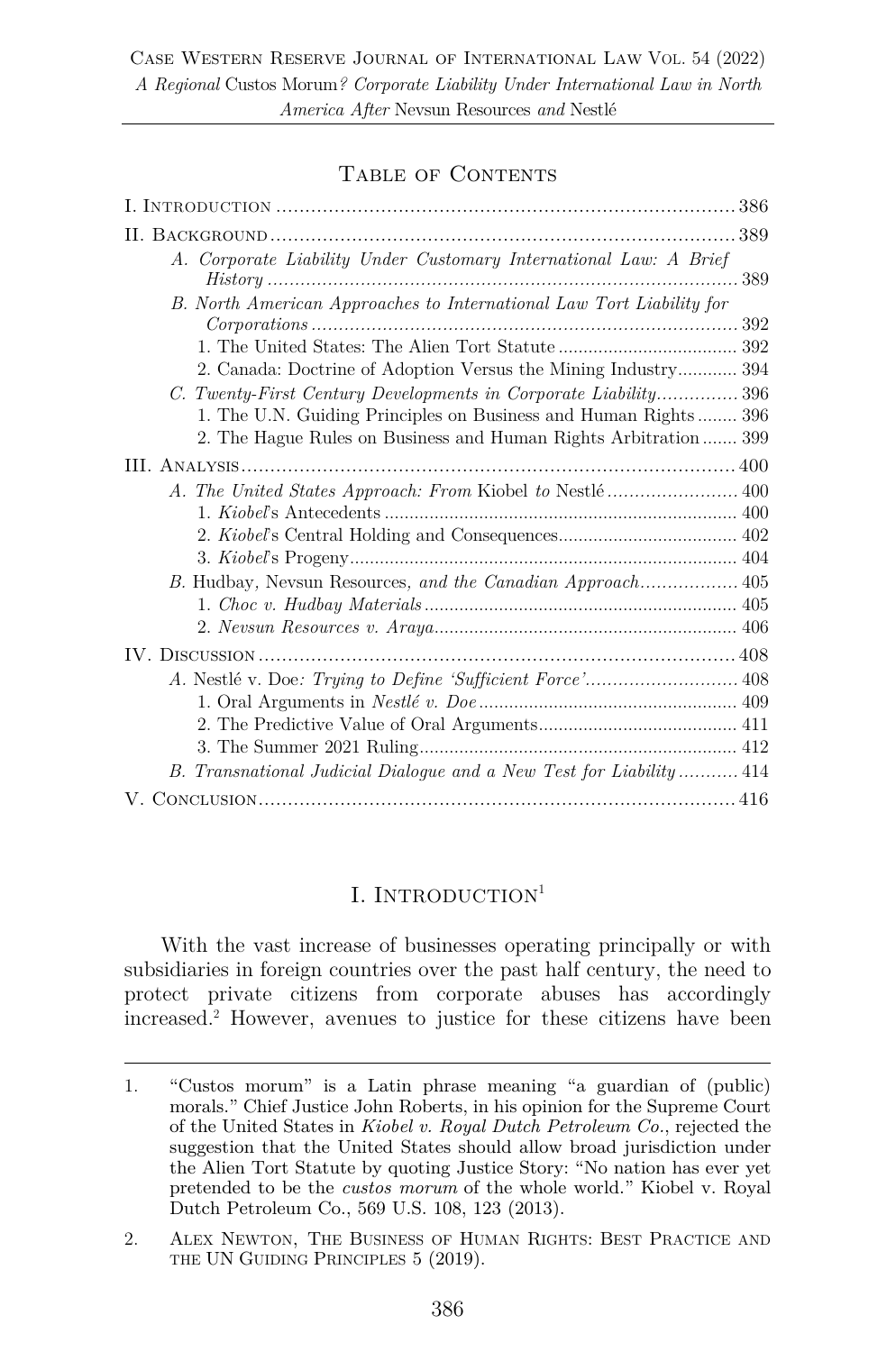limited. Domestic judiciaries have been unwilling or unable to pierce the corporate veil to find liability, and international law, even in its most powerful *jus cogens* form, has been difficult to enforce.<sup>3</sup> In this vacuum of accountability, international organizations have pushed for the adoption of standards directly addressing corporations' responsibilities,4 and scholars have proposed mechanisms for victims to seek redress via arbitration<sup>5</sup> or through reparations at the International Criminal Court.<sup>6</sup> However, a powerful option emerged, or rather, was rediscovered, and gained popularity in the last quarter of the twentieth century: targeting corporations for tort liability in domestic courts. In the United States, beginning in the 1980s, the *ne plus ultra* for human rights activists the world over was the Alien Tort Statute,<sup>7</sup> a statutory grant of jurisdiction in American courts for foreigners seeking redress for violations of international law.8 Ultimately, and perhaps unsurprisingly, political and corporate interests attacked the Alien Tort Statute.<sup>9</sup> After several decades of modest success in reaching redress for victims of human rights abuses, beginning with *Filártiga v. Peña-Irala* in 1980,10 many observers worried that the Supreme Court of the United

- 7. Alien Tort Statute, 28 U.S.C. § 1350.
- 8. Beth Stephens, *The Curious History of the Alien Tort Statute*, 89 NOTRE DAME L. REV. 1467, 1470 (2014).
- 9. Travis, *supra* note 6, at 549–50.
- 10. Filártiga v. Peña-Irala, 630 F.2d 876 (2d Cir. 1980).

<sup>3.</sup> *See generally* Jason MacLean & Chris Tollefson, *Foreign Wrongs, Corporate Rights, and the Arc of Transnational Law*, *in* CORPORATE CITIZEN: NEW PERSPECTIVES ON THE GLOBALIZED RULE OF LAW 31, 32 (Oonagh E. Fitzgerald ed., 2020) (describing the historical difficulty of enforcing international law to bring corporate defendants to account).

<sup>4.</sup> U.N. Off. of the High Comm'r for Hum. Rts., *Guiding Principles on Business and Human Rights*, U.N. Doc. HR/PUB/11/04, at 13 (2011) [hereinafter *Guiding Principles*].

<sup>5.</sup> *See* Claudia Annacker et al., *Alert Memorandum: The Launch of the Hague Rules on Business and Human Rights Arbitration*, CLEARY GOTTLIEB (Jan. 29, 2020), https://www.clearygottlieb.com/-/media/files /alert-memos-2020/the-launch-of-the-hague-rules-on-business-and-human -rights-arbitration.pdf [https://perma.cc/8XVH-Z7XY] [hereinafter *Launch of the Hague Rules*] (describing the best practices and emerging norms around arbitration in contexts where human rights issues are implicated).

<sup>6.</sup> *See generally* Hannibal Travis, *Reparations for Mass Atrocities as a Path to Peace: After Kiobel v. Royal Dutch Petroleum Co., Can Victims Seek Relief at the International Criminal Court?*, 40 BROOK. J. INT'L L. 547 (2015).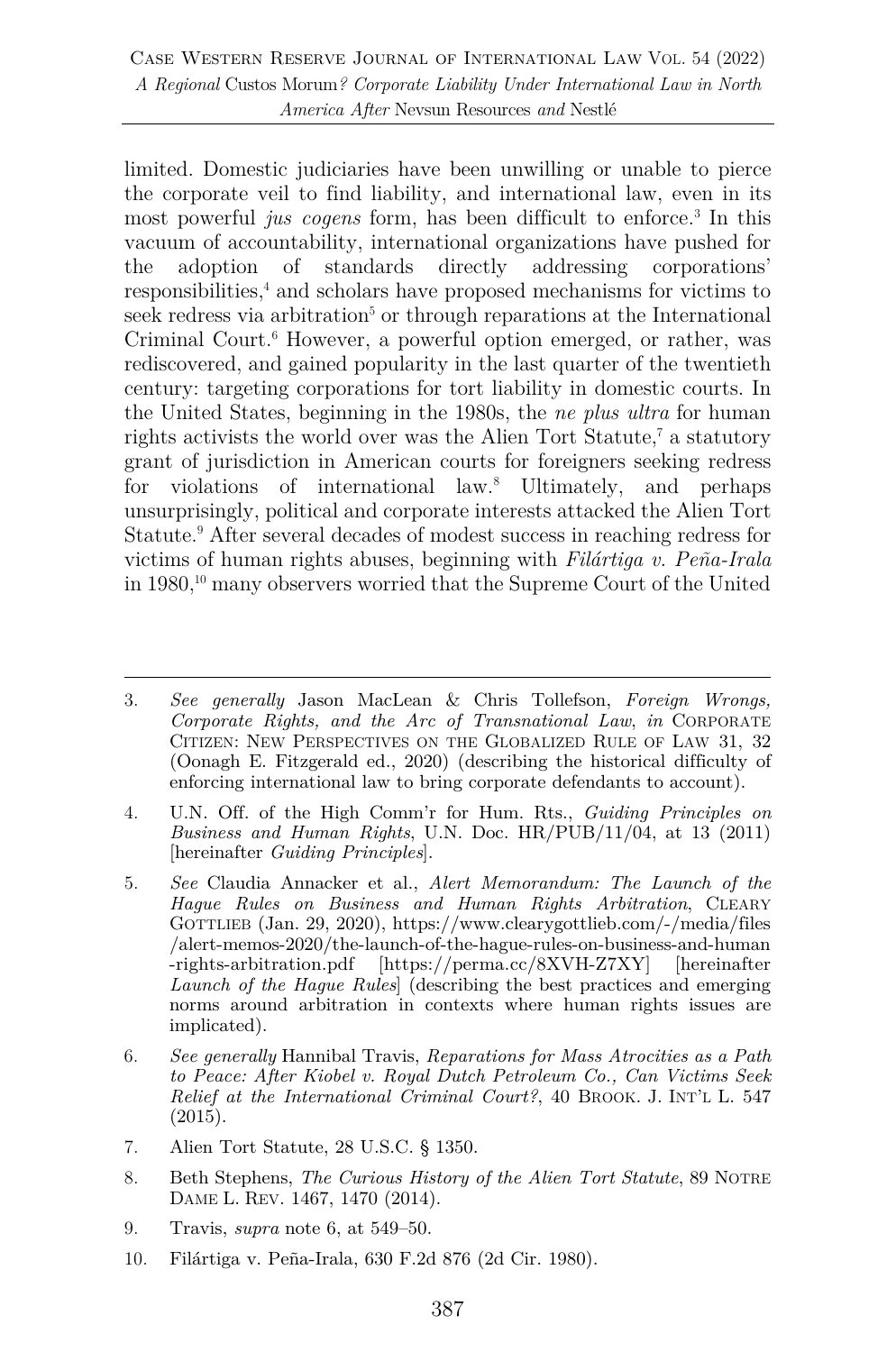States had decisively closed the door on Alien Tort Statute litigation with its 2013 decision in *Kiobel v. Royal Dutch Petroleum*. 11

*Kiobel* certainly chilled the ability to bring tort claims for alleged human rights abuses in the United States, but there is a potential thaw on the horizon. This note argues that two decisions from North American high courts, *Nestlé v. Doe*<sup>12</sup> and *Nevsun Resources v. Araya*,<sup>13</sup> can clarify the application of customary international law via domestic tort proceedings in North America, and perhaps beyond. In *Nestlé v. Doe*, the Supreme Court of the United States declined to deny American courts the jurisdiction to litigate a human rights complaint from a foreign national against a domestic, American corporation.<sup>14</sup> Similarly, in *Nevsun Resources*, the Supreme Court of Canada held that due to the Canadian Constitution's incorporation of customary international law, Canadian domestic courts *are* a proper forum to hear human rights complaints from foreign nationals against Canadian parent corporations of foreign subsidiaries.15

These two decisions represent an inflection point for the role of domestic legal systems in applying customary international law to corporate persons. First, the cases provide a map from two North American judiciaries to their respective polities (and each other, through transnational judicial dialogue) of how to successfully bring such claims. Second, this clarification of the role of domestic courts can provide needed guidance to corporate actors in the absence of enforceable hard law. Increasing the efficacy of customary international law to hold corporations liable for human rights abuses committed abroad can become a powerful deterrent for corporations tempted to cut corners by directly engaging in, or aiding and abetting, harmful practices in foreign countries.16

In Part II, this Note traces the history of corporate liability for violations of international law leading up to the present. In Part III, this Note analyzes the legal arguments that successfully enable North American courts to hear tort liability cases against corporations accused

- 11. Kiobel v. Royal Dutch Petroleum Co., 569 U.S. 108 (2013).
- 12. Nestlé USA, Inc. v. Doe, 141 S. Ct. 1931 (2021).
- 13. Nevsun Res. Ltd. v. Araya, 2020 SCC 5, 183, [2020] 443 D.L.R. 4th (Can.).
- 14. Nestlé USA, Inc. v. Doe I, 141 S. Ct. 188 (2020); see also Doe I v. Nestlé USA, Inc., 766 F.3d 1013, 1028 (9th Cir. 2014), for the U.S. Court of Appeals for the Ninth Circuit ruling.
- 15*. Nevsun*, 2020 SCC 5 at 132.
- 16. *See* Michael J. Kelly, *Prosecuting Corporations for Genocide Under International Law*, 6 HARV. L. & POL'Y REV. 339, 357 (2012) (analogizing corporate liability to military command responsibility theory and *respondeat superior* in deterrent effectiveness).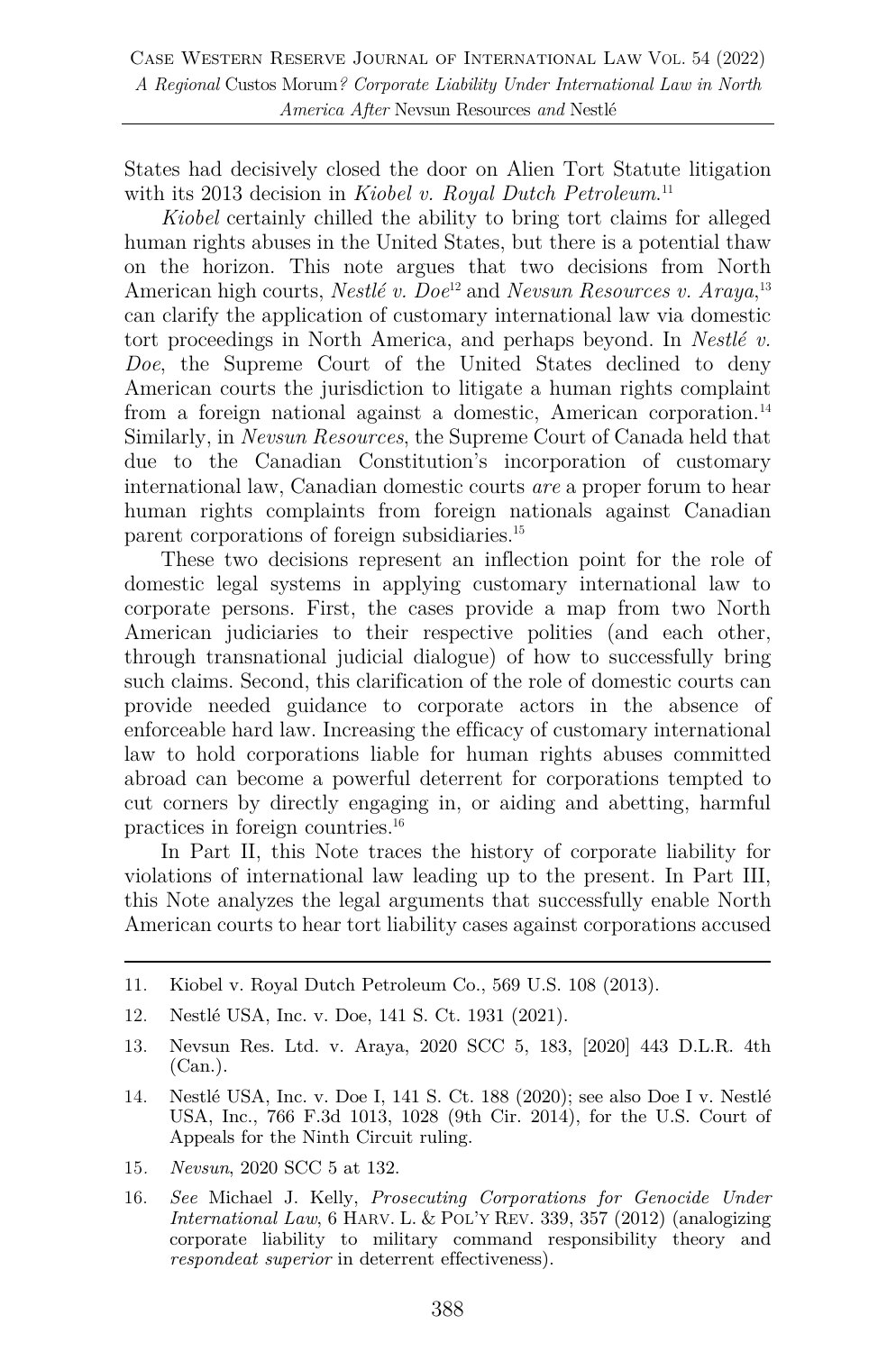of violating international human rights law, and the arguments that curry favor with judiciaries to constrain jurisdiction. Part IV discusses the latest Alien Tort Statute decision before the Supreme Court of the United States and examines the evidence that a set of principles is emerging due to transnational judicial dialogue between the two North American high courts. Finally, this Note concludes with recommendations on how judicial participants, civil society actors, and scholars can position their arguments to meet the standards that the North American high courts have indicated are necessary to secure domestic fora. In addition, this Note suggests that corporate actors would be well suited by minding these standards closely. Amid increasing calls from consumers and civil society for supply chain transparency, it will be easier to spot behavior that violates international human rights law, and corporate actors will understand to avoid liability by complying with clear, enforceable law.17

### II. Background

## *A. Corporate Liability Under Customary International Law: A Brief History*

Corporate liability for human rights abuses is rooted in customary international law. Customary international law arises when an identifiable general practice by states is broadly accepted as law.18 However, because of challenges with enforcement and consensus, customary international law is difficult to enforce on the domestic level.19 In classical international law, States, not corporations, were the exclusive actors.<sup>20</sup> The more recent rise of corporate personhood in many jurisdictions, including the United States, suggests that just as natural persons can violate laws and be held accountable, so too can corporate persons.<sup>21</sup>

Corporate liability for human rights violations continued to develop within the rapid evolution of an international law and human rights

- 17. *See* Verónica H. Villena & Dennis A. Gioia, *A More Sustainable Supply Chain*, HARV. BUS. REV., Mar.–Apr. 2020, at 84, 86.
- 18. Noah A. Bialos, *The Identification of Customary International Law: Institutional and Methodological Pluralism in U.S. Courts*, 21 CHI. J. INT'L L. 1, 3 (2020).
- 19. *Id.* at 35.
- 20. MacLean & Tollefson, *supra* note 3, at 45.
- 21. *See* YEMEN ACCOUNTABILITY PROJECT, AIDING & ABETTING: HOLDING STATES, CORPORATIONS, AND INDIVIDUALS ACCOUNTABLE FOR WAR CRIMES IN YEMEN 46 (2020); *see also* Citizens United v. Fed. Election Comm'n, 558 U.S. 310, 365 (2010) (holding that First Amendment protections in the United States apply both to natural persons and corporate persons).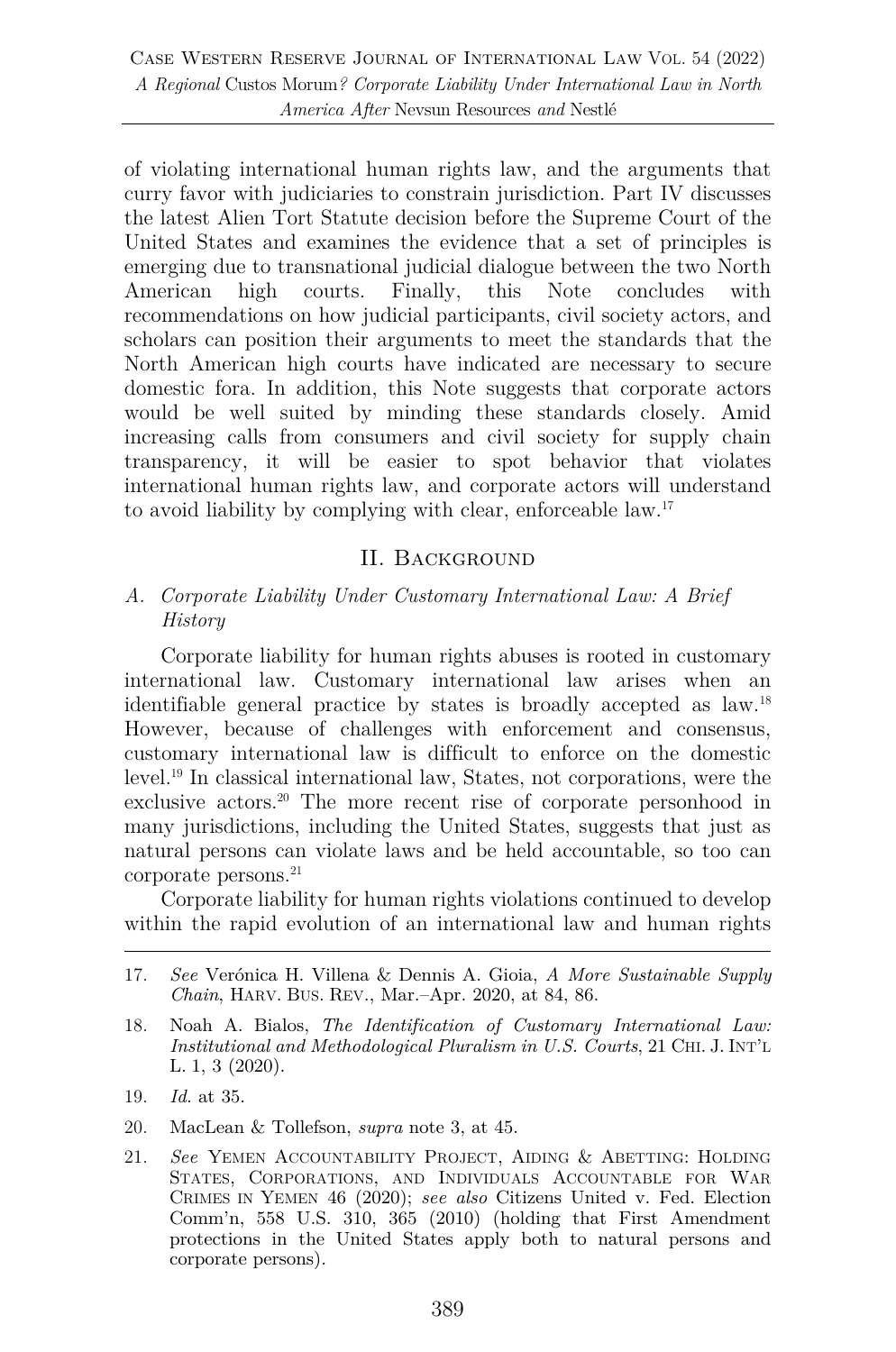regime after World War II. Before 1945, although there was a general consensus on the historical law of nations, $22$  there was no definitive consensus on international human rights law.23 The post-war tribunals conducted by the Allies, and the formation of the United Nations in 1945 changed this decisively.24 The explosion of international law agreements and treaties immediately following World War II created a regime of international law in what international law scholars have called a Grotian moment: "an instance in which there is such a fundamental change to the international system that a new principle of customary international law can arise with exceptional velocity."25 Here, the fundamental change to the international system was the carnage of World War II, and the new principle of customary international law was the establishment of the international human rights regime. $26$ 

In 1948, shortly after the establishment of the United Nations, its Member States signed onto the Universal Declaration of Human Rights ("UDHR").<sup>27</sup> While the UDHR was at the time a nonbinding expression of shared fundamental rights, it has since blossomed into a set of binding norms of international law, and become the de facto linchpin of the international human rights legal regime. $^{28}$  This new regime grew from and explicitly understood corporations' obligation to follow international law after several war crimes prosecutions of heads of corporations that provided arms, materiel, and other assistance to Axis powers during World War II. 29

- 24. U.N. Charter. The very first sentence of the Charter reflects the desire "to save succeeding generations from the scourge of war, which twice in our lifetime has brought untold sorrow to mankind." *Id*. at pmbl.
- 25. SCHARF, STERIO & WILLIAMS, *supra* note 23, at 23.
- 26. See *id.* at 19–28, for a review of the international human rights regime that emerged after World War II as a blend of treaty-based law and customary international law.
- 27. G.A. Res. 217 (III) A, Universal Declaration of Human Rights (Dec. 10, 1948) [hereinafter UDHR].
- 28. Stephens, *supra* note 8, at 1475.
- 29. Brief of Amici Curiae Nuremberg Scholars in Support of Respondents, Nestlé USA, Inc., v. Doe, 141 S. Ct. 1931 (2021) (Nos. 19-416, 19-453), 2020 WL 6322315; see also James G. Stewart, *The Turn to Corporate Criminal Liability for International Crimes: Transcending the Alien Tort Statute*, 47 N.Y.U. J. INT'L L. & POL. 121, 123 (2014), for a discussion of World War II prosecutions by the Allied powers against corporations for pillage during the war.

<sup>22.</sup> Stephens, *supra* note 8, at 1470.

<sup>23.</sup> *See generally* MICHAEL P. SCHARF, MILENA STERIO & PAUL R. WILLIAMS, THE SYRIAN CONFLICT'S IMPACT ON INTERNATIONAL LAW 19–29 (2020).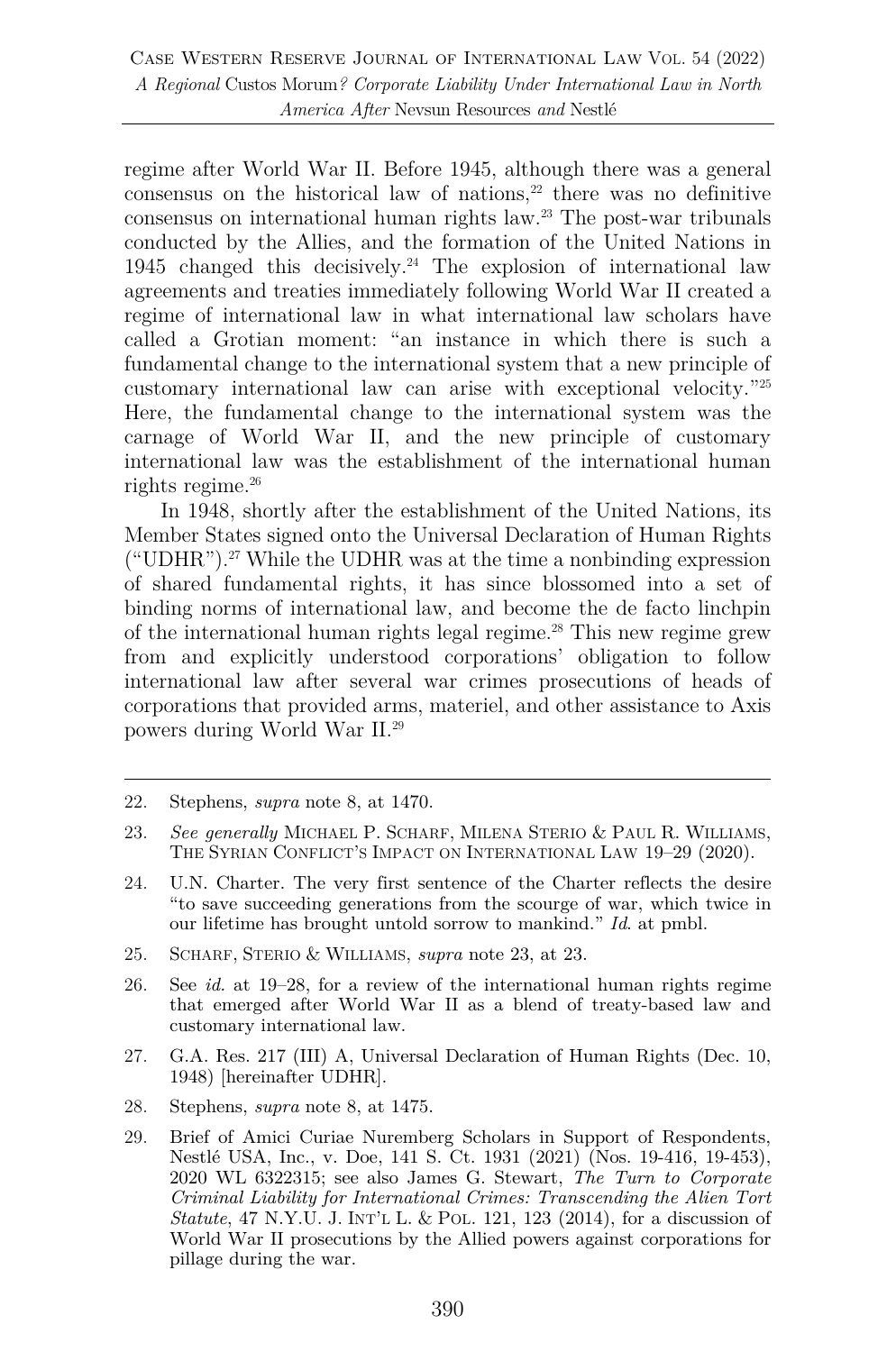Yet the understanding of corporate liability in the post-World War II era remains muddled, even among legal scholars. Strictly speaking, the International Military Tribunal at Nuremberg ("IMT") only tried and convicted individuals who acted on behalf of their employer corporations in aiding and abetting Nazi war crimes.30 However, some scholars argue that the IMT imposed liability on corporate entities in addition to individual actors, even if the sanction was extrajudicial.<sup>31</sup> In the case of the largest corporation to profit from and prop up the Nazi regime, I.G. Farben, the IMT punished the chemical and pharmaceutical conglomerate "with the corporate death penalty dissolution—for its participation in violations of international law."32 As the discussion of current Alien Tort Statute litigation later in this Note will show, whether corporate liability is part of customary international law remains far from settled.<sup>33</sup>

Since the proliferation of human rights treaties and norms in the latter half of the twentieth century, the regimes backing and enforcing these norms have lost some of their standing on the world stage.34 The International Criminal Court, for instance, was established with the rosy promise of an end to impunity, but has stalled due to States Parties' reluctance to relinquish their sovereignty. <sup>35</sup> The decline in these institutions' effectiveness coincided with the chipping away of the Alien Tort Statute, the American statute that brought customary international law into U.S. federal courts, $36$  and which is the subject of the section below.

- 32. *Id.*
- 33. *See generally* Transcript of Oral Argument, Nestlé USA, Inc. v. Doe, 141 S. Ct. 1931 (2021) (Nos. 19-416, 19-453), 2020 WL 632231 (2020) [hereinafter Nestlé v. Doe Transcript].
- 34. See Travis, *supra* note 6, at 569–70, for a discussion of the weakening of institutions such as the International Criminal Court and the trend toward impunity for States and other violators of international law.
- 35. *Id.* at 569.
- 36. Stephens, *supra* note 8, at 1467.

<sup>30.</sup> Robert C. Thompson et al., *Translating UNOCAL: The Expanding Web of Liability for Business Entities Implicated in International Crimes*, 40 GEO. WASH. INT'L L. REV. 841, 843 (2009).

<sup>31.</sup> Tyler Giannini & Susan Farbstein, *Corporate Accountability in Conflict Zones: How Kiobel Undermines the Nuremberg Legacy and Modern Human Rights*, 52 HARV. INT'L. L.J. ONLINE 120, 121 (2010).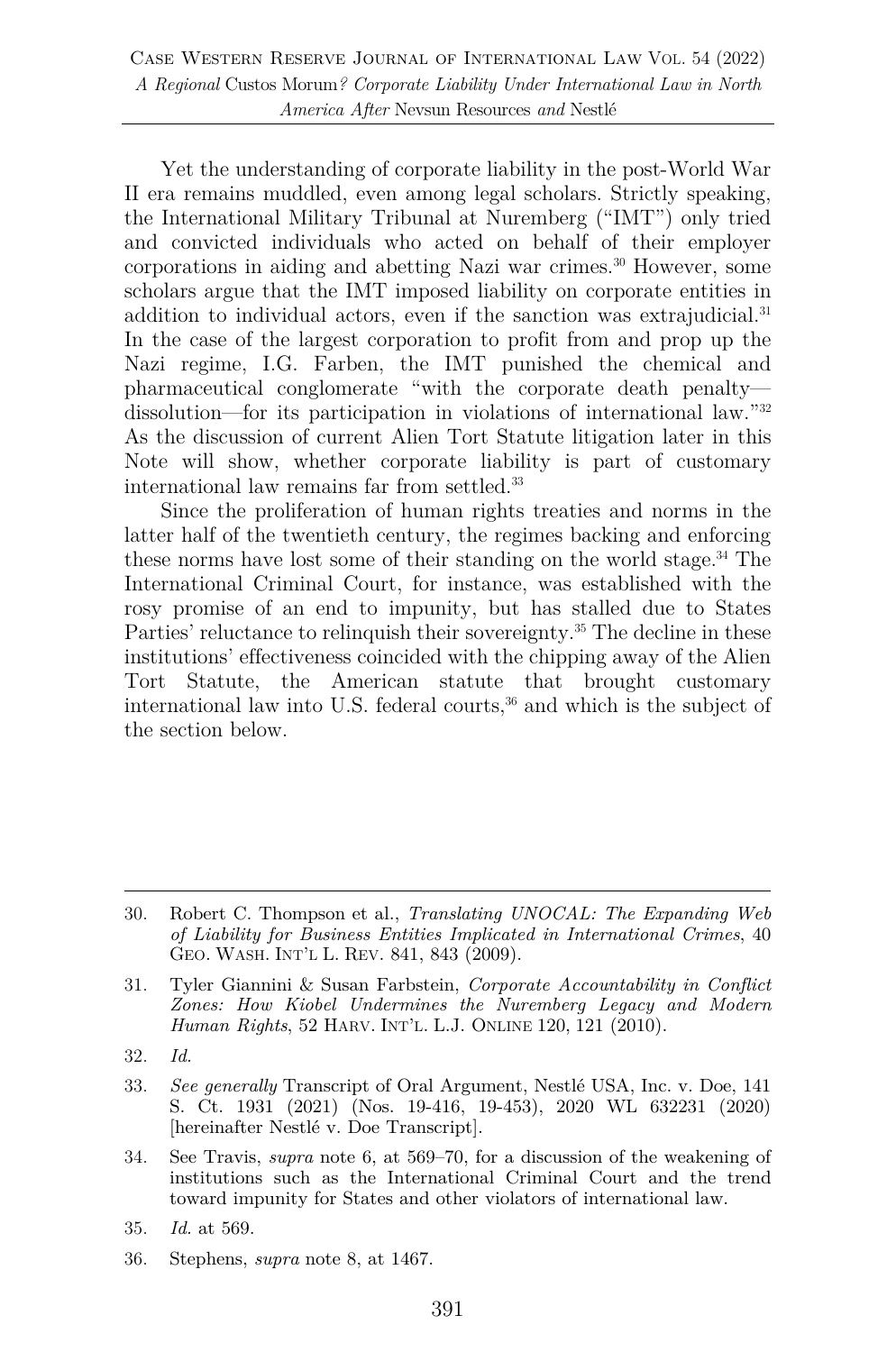## *B. North American Approaches to International Law Tort Liability for Corporations*

1. The United States: The Alien Tort Statute

The Alien Tort Statute ("ATS") is an American law that, since the late eighteenth century, has allowed foreign nationals to bring tort claims in American federal courts.37 The Judiciary Act of 1789, which established the federal court system in the United States, included the provision to create federal jurisdiction over "all suits of a civil nature at common law or in equity, where the matter in dispute exceeds . . . five hundred dollars, and . . . [a]n alien is a party" and over "any civil action by an alien for a tort only, committed in violation of the law of nations or a treaty of the United States."38 The ATS does not create any new cause of action—relying on cases in tort—but rather extends jurisdiction of those causes of action to foreigners.<sup>39</sup> Notably, aliens were held in a class distinct from ambassadors, indicating to some observers that the drafters wished to afford private citizens, not just those with diplomatic status, the opportunity to seek redress.<sup>40</sup>

Scholars have also suggested that the drafters intended the ATS to enforce the law of nations, and to define the torts that violated that law, as understood and promulgated at the time through the earlier writing of Grotius and Blackstone.<sup>41</sup> While the ATS was unique in its attention to international law tort violations, it was part of a concerted effort by the American Founders to vest the federal government, rather than the states, with the power to regulate foreign affairs for the new nation.42 In contrast to the present controversy around the statute, at the time of the ATS' writing, jurists recognized the binding law of nations as the law of the United States.<sup>43</sup>

After its enactment, there was a nearly two-centuries-long gap in meaningful ATS jurisprudence in the United States, with the statute being mentioned just twenty-one times from 1789 to 1980.<sup>44</sup> Beginning

- 38. The Judiciary Act of 1789, ch. 20, 1 Stat. 73, 77–78 (1789).
- 39. Alien Tort Statute, 28 U.S.C. § 1350.
- 40. Travis, *supra* note 6, at 560–62.
- 41. Stewart, *supra* note 29, at 129–30.
- 42. Stephens, *supra* note 8, at 1470 ("In particular, courts and scholars generally agree that the Framers enacted the ATS in order to provide a federal court forum in which foreigners could seek remedies for at least some violations of international law.").
- 43. *Id.*
- 44. *Id.* at 1472–73.

<sup>37.</sup> Alien Tort Statute, 28 U.S.C. § 1350.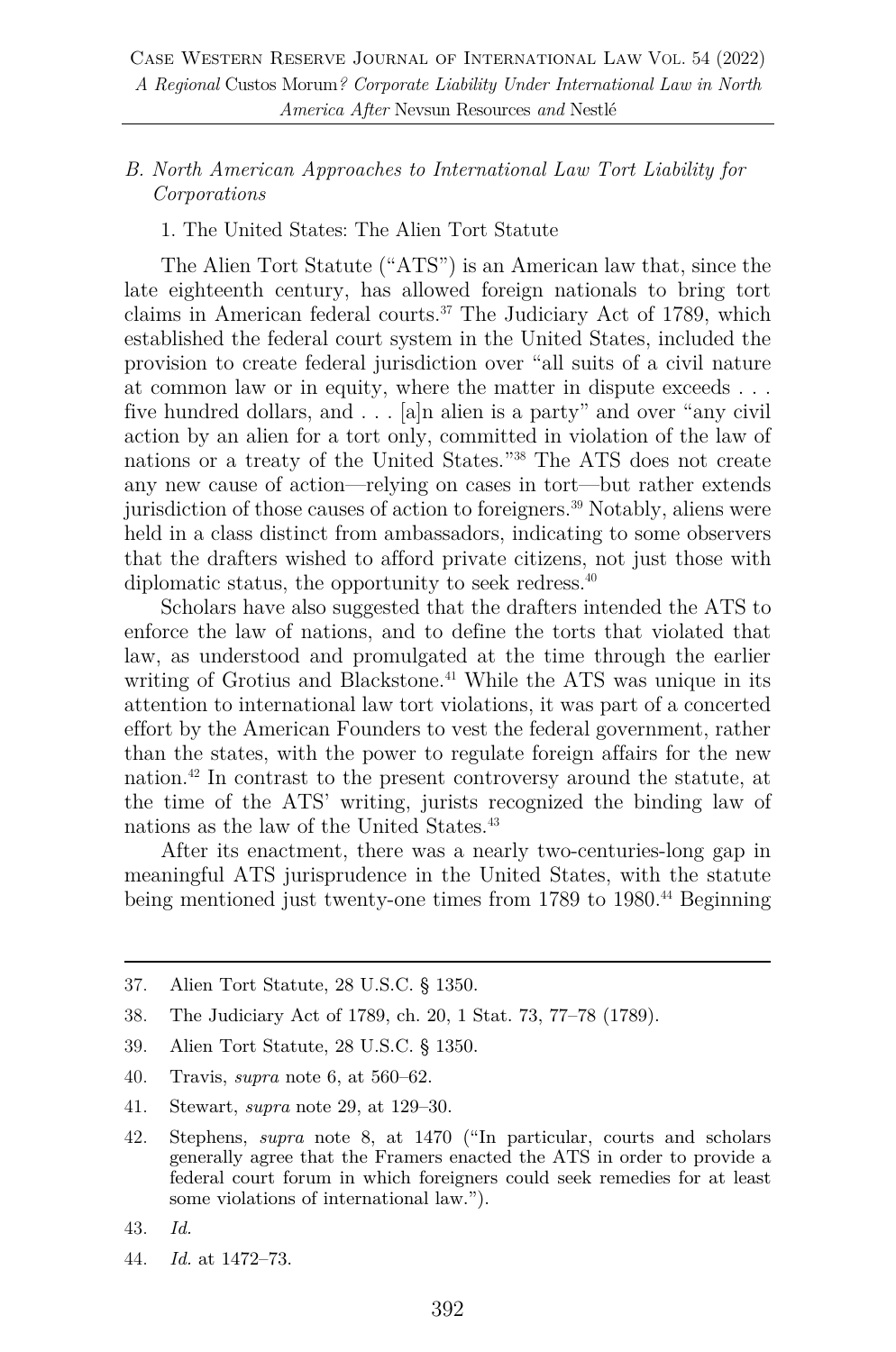in 1980 with the *Filártiga*<sup>45</sup> case, the ATS became the preferred litigation mechanism for human rights activists.<sup>46</sup> The ATS' grant of jurisdiction in tort litigation was unique in the world, and offered plaintiffs an easier pathway than criminal litigation, or any litigation in oft-compromised domestic judiciaries.<sup>47</sup> However, actual results were mixed. Since *Filártiga*, the statute has been invoked successfully only a few dozen times, and then not always ending with judgments but, typically, with settlements or limited enforceability.<sup>48</sup>

The *Filártiga* opinion noted that application of the law of nations was a federal concern, and the ATS sought to "implement the constitutional mandate for national control over foreign relations," but in the case's aftermath, the statute became the center of highly contested disputes over the role of international law in domestic courts.49 To protect the executive branch's control over foreign policy, the Bush and Obama Administrations issued Statements of Interest to obtain exemptions from constitutional, treaty-based, or statutory law when government officials, government contractors, or important foreign policy interests became implicated in ATS cases.<sup>50</sup> Courts also began to invoke the presumption against extraterritoriality in ATS cases.51 The presumption against extraterritoriality is a canon of judicial interpretation that states domestic laws are presumed not to apply outside U.S. territory, but previous jurists had understood the text of the ATS to explicitly rebut this presumption.<sup>52</sup> Scholars were perplexed by the judiciary's rejection of extraterritoriality, an abrupt about-face from its earlier jurisprudence.<sup>53</sup>

By the time *Kiobel* came before the Supreme Court of the United States, opposition to the ATS included powerful multinational

- 48. Stephens, *supra* note 8, at 1472–73; Mia Swart, *Requiem for a Dream?: The Impact of Kiobel on Apartheid Reparation in South Africa*, 13 J. INT'L CRIM. JUST. 353, 362–63 (2015).
- 49. Stephens, *supra* note 8, at 1473.
- 50. Travis, *supra* note 6, at 562; *see* Swart, *supra* note 48, at 360.
- 51. Travis, *supra* note 6, at 615 ("The doctrine of non-extraterritoriality has gutted the ATS, because the statute already had scant application to acts committed on U.S. territory as a result of U.S. sovereign immunity and the frequent decision by Congress to limit U.S. residents' remedies for domestic violations of the law of nations.").
- 52. JULIA RUTH-MARIA WETZEL, HUMAN RIGHTS IN TRANSNATIONAL BUSINESS: TRANSLATING HUMAN RIGHTS OBLIGATIONS INTO COMPLIANCE PROCEDURES 63–65 (2015).
- 53. *Id.* at 62.

<sup>45.</sup> Filártiga v. Peña-Irala, 630 F.2d 876 (2d Cir. 1980).

<sup>46.</sup> Stewart, *supra* note 29, at 130.

<sup>47.</sup> *Id.*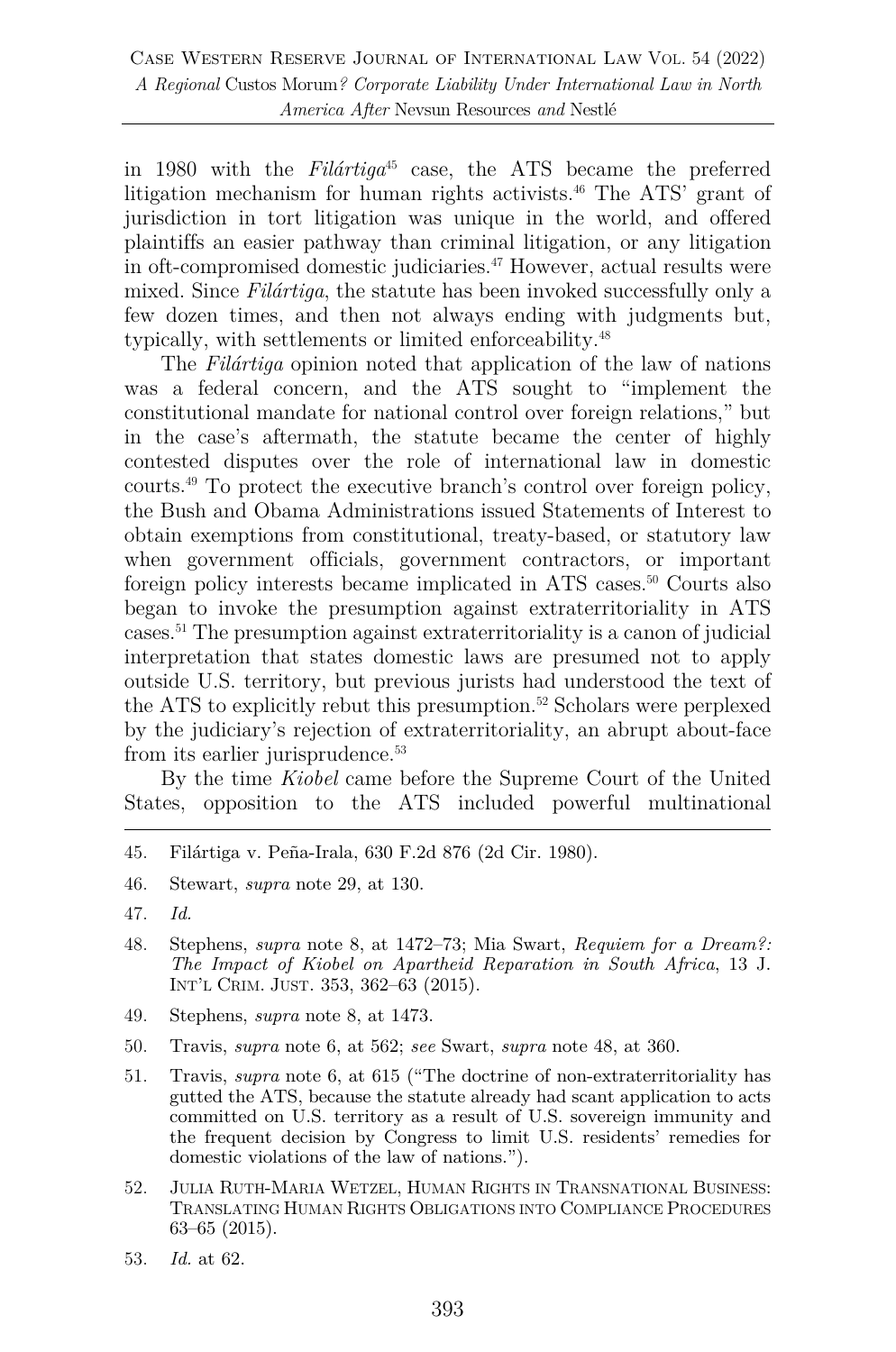corporations, government officials, and government contractors.54 The decision in *Sosa v. Álvarez-Machaín*, the first ATS case to come before the Supreme Court, had already narrowed the statute and insisted it was to be applied with extreme caution due to foreign policy considerations.55 The 2013 decision in *Kiobel* appeared to be the end for this jurisdictional approach to remedies for violations of international law. Just as quickly as the ATS had become a praised route to international justice for scholars and jurists, U.S. courts made it an impotent avenue to pursue human rights litigation in the United States.

2. Canada: Doctrine of Adoption Versus the Mining Industry

Canadian law accepts the doctrine of adoption, meaning that customary international law is automatically adopted into the corpus of Canada's common law.56 In theory, this means that a breach of customary international law by a domestic corporation, wherever in the world it operates, gives rise to a claim in Canadian courts. In practice, however, Canadian corporations have opposed application of customary international law over their actions.

The mining industry in Canada opposes the doctrine of adoption with a particular ferocity. More mining companies operating internationally are domiciled in Canada than in any other country,  $57$ representing approximately 75% of all mining companies in the world.<sup>58</sup> After the release of the U.N. Guiding Principles on Business and Human Rights, civil society actors lobbied the Canadian government for greater regulation, but the extractive industry insisted that voluntary mechanisms provided the best governance model.59 Efforts to hold extractive companies accountable were met with sharp criticism from the Canadian mining sector, "which argued that it would put Canadian

- 56. Nevsun Res. Ltd. v. Araya, 2020 SCC 5, [2020] 443 D.L.R. 4th, para 127 (Can.).
- 57. Mona Paré & Tate Chong, *Human Rights Violations and Canadian Mining Companies: Exploring Access to Justice in Relation to Children's Rights*, 21 INT'L J. HUM. RTS. 908, 908 (2017).
- 58. Jolane T. Lauzon, *Araya v. Nevsun Resources: Remedies for Victims of Human Rights Violations Committed by Canadian Mining Companies Abroad*, 31 QUE. J. INT'L L. 143, 146 (2018).
- 59. Charis Kamphuis, *Canadian Mining Companies and Domestic Law Reform: A Critical Legal Account*, 13 GERMAN L.J. 1459, 1466 (2012).

<sup>54.</sup> Travis, *supra* note 6, at 582–85, 595.

<sup>55.</sup> Stephens, *supra* note 8, at 1468; *See also* Nestlé v. Doe Transcript, *supra* note 33, at 67 (discussing the foreign policy implications that may be present in ATS litigation).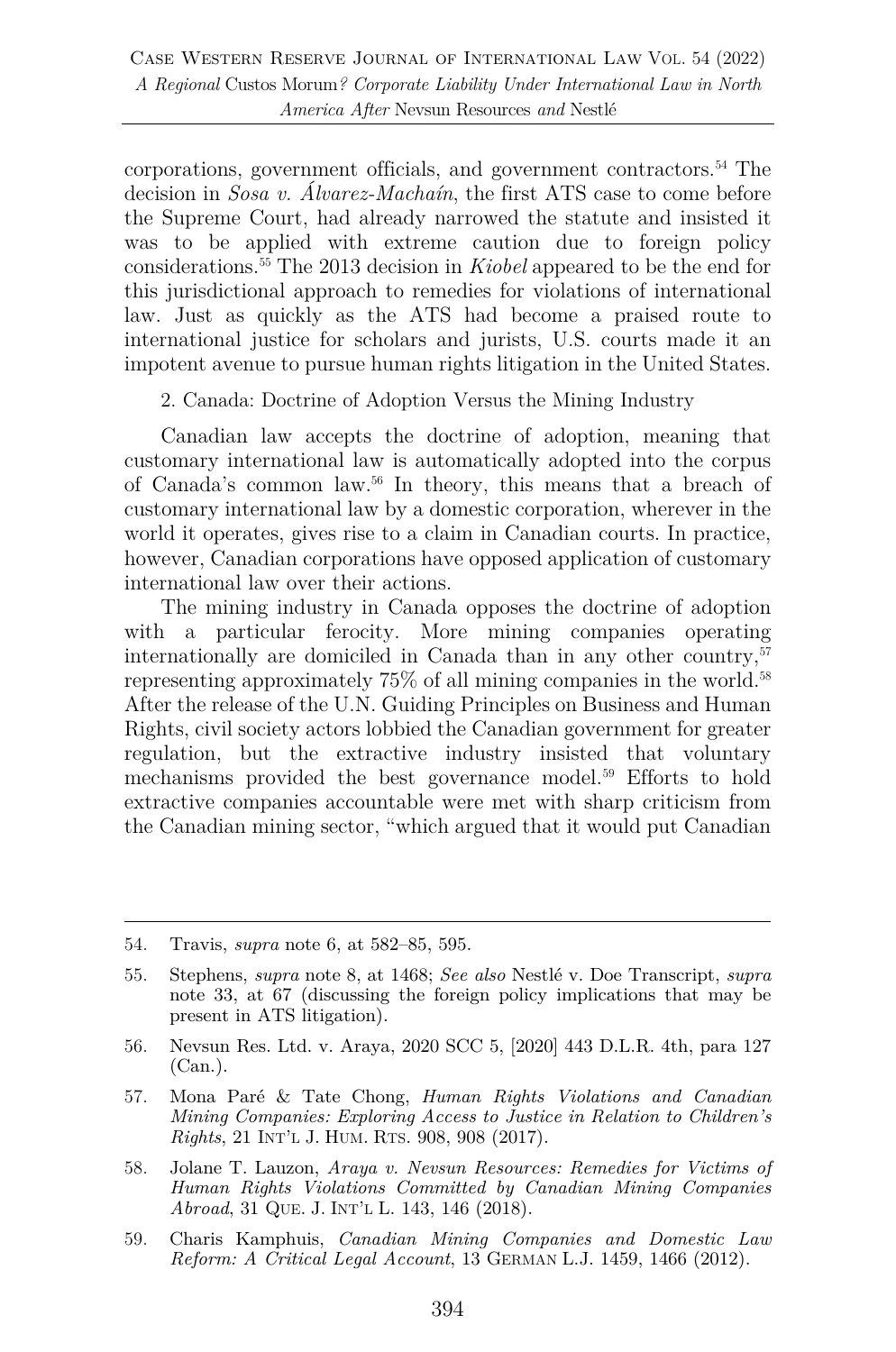companies at a competitive disadvantage when doing business in developing countries."60

Canadian courts have frequently refused to hear human rights cases involving the business activities of Canadian companies or their foreign subsidiaries based on the *forum non conveniens* doctrine, which dictates that the host state is a more appropriate venue than the corporation's home state.<sup>61</sup> However, Canadian courts have recently shown greater inclination to hear these cases if victims' domestic legal systems refuse to hold corporations accountable. This was the situation in *Choc v. Hudbay*, a case arising in Guatemala where Guatemalan Mayan Q'eqchi' plaintiffs sued a Canadian mining company.62 The plaintiffs did not bring their case in Guatemala due to concerns of corruption in their domestic judiciary.63 *Choc v. Hudbay* was the first case in tort litigation that proceeded to the merits in Canada, with the Ontario Superior Court of Justice holding that the plaintiffs had a cause of action for a potentially novel tort claim against the company.64

While Canada's doctrine of adoption mirrors the ATS in that customary international law is incorporated into the state's domestic legal system, the Canadian system faces the additional hurdle of creating a cause of action.65 The Supreme Court of the United States stated that "the common law would provide a cause of action for the modest number of international violations with a potential for personal liability at the time [of the ATS' writing]."66 Scholars argue that Canadian tort law should adopt novel causes of action based on *jus cogens* norms of customary international law.67 The Vienna Convention established that *jus cogens* norms are those "recognized by the international community of States as a whole as a norm from which no

- 60. Susana C. Mijares Pena, *Human Rights Violations by Canadian Companies Abroad:* Choc v. Hudbay Minerals Inc., 5 W.J. LEGAL STUD. 4–5 (2014).
- 61. *Id.* at 1.
- 62. Choc v. Hudbay Minerals Inc., [2013] O.N.S.C. 1414 (Can.); Maureen T. Duffy, *Opening the Door a Crack: Possible Domestic Liability for North-American Multinational Corporations for Human Rights Violations by Subsidiaries Overseas*, 66 N. IR. LEGAL Q. 23, 31 (2015).
- 63. Duffy, *supra* note 62, at 31.
- 64. *Choc*, O.N.S.C 1414, at para. 75.
- 65. *Id.*
- 66. Sosa v. Álvarez-Machaín, 542 U.S. 692, 694 (2004).
- 67. E. Samuel Farkas, Araya v. Nevsun *and the Case for Adopting International Human Rights Prohibitions into Domestic Tort Law*, 76 U. TORONTO FAC. L. REV. 130, 137 (2018).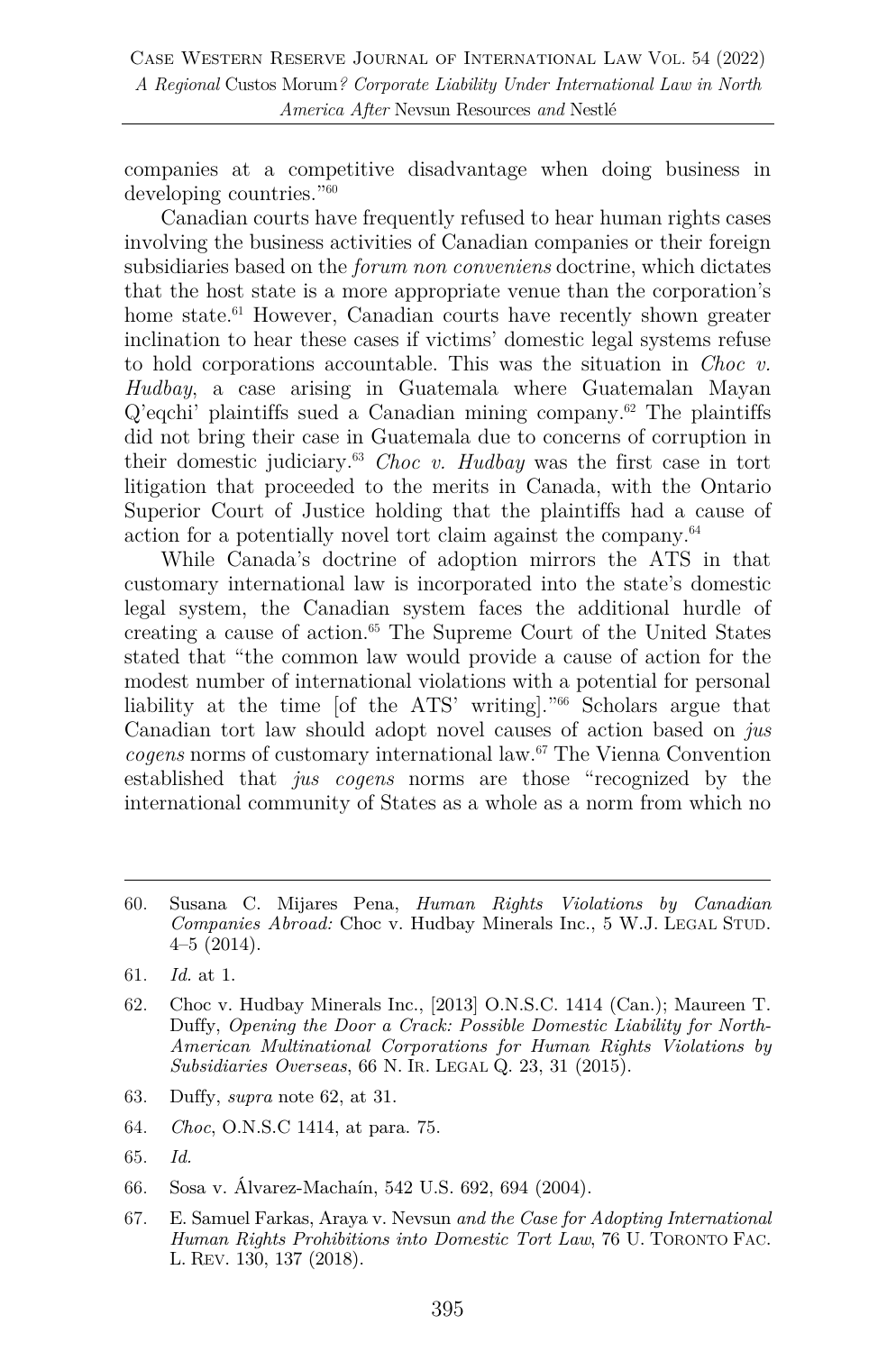derogation is permitted."68 In *Nevsun Resources v. Araya*, the defendant corporation argued that corporations are not liable under international law.69 The Supreme Court of Canada held, however, that although the classical understanding was that state actors are the only ones bound by *jus cogens* norms, modern international law *does* create liability for corporate actors.<sup>70</sup> With this holding, the Supreme Court of Canada signaled its willingness to create a new cause of action, and to adopt the view of scholars such as Jolane T. Lauzon, who urge that "impunity should not be an acceptable outcome and the lack of available legal tools should not prevent the courts from innovating on this matter."<sup>71</sup>

#### *C. Twenty-First Century Developments in Corporate Liability*

The earliest iteration of the international human rights regime focused on States as the primary, if not exclusive, actors capable of liability.<sup>72</sup> By the turn of the new century, however, a growing body of scholars and civil society actors recognized the influence of corporate actors in international relations.73 Consequently, standards and practices to hold these new actors accountable emerged from the same bodies, including the United Nations, that had created international law designed for States just a generation prior. This subsequent development forms the normative context in which North American high courts must rule on issues of corporate liability. Nonbinding frameworks can provide an interpretive gloss reflecting on the domestic legal systems, creating customary international law at the margins.

#### 1. The U.N. Guiding Principles on Business and Human Rights

In a globalized economy where a single company can operate nearly everywhere in the world, international standards are particularly promising as a means to restrain corporate conduct effectively and

- 71. Lauzon, *supra* note 58, at 169.
- 72. OONA A. HATHAWAY & SCOTT J. SHAPIRO, THE INTERNATIONALISTS: HOW A RADICAL PLAN TO OUTLAW WAR REMADE THE WORLD xix (2017).
- 73. *See, e.g.*, Bialos, *supra* note 18, at 1, 4; Isabella D. Bunn, *Business and Human Rights: The Changing Landscape for U.S. Lawyers*, 41 HUM. RTS. 23, 23 (2015); Duffy, *supra* note 62, at 23; Dinah Shelton, *Challenging History: The Role of International Law in the U.S. Legal System*, 40 DENV. J. INT'L L. & POL'Y 1, 14–15 (2011).

<sup>68.</sup> Vienna Convention on the Law of Treaties art. 53, May 23, 1969, 1155 U.N.T.S. 331.

<sup>69.</sup> Nevsun Res. Ltd. v. Araya, 2020 SCC 5, [2020] 443 D.L.R. 4th 183, para. 105 (Can.).

<sup>70.</sup> *Id.* at para. 113.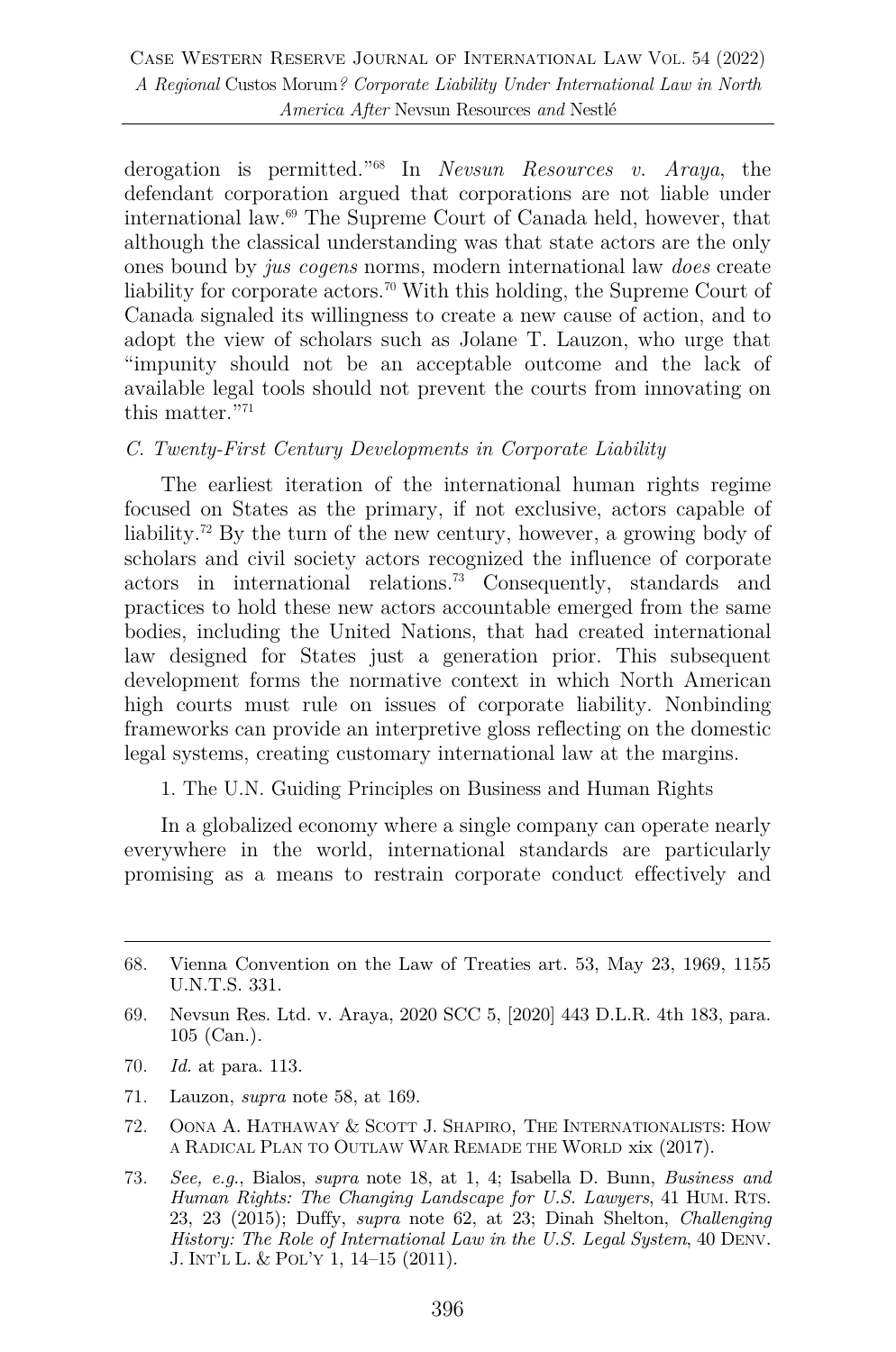$\alpha$ consistently.<sup>74</sup> In 2011, the United Nations finalized the Guiding Principles on Business and Human Rights ("U.N. Guiding Principles"), as the norm of holding companies accountable grew in force.75 The U.N. Guiding Principles, although nonbinding "recommendations," represent the proposition that the international community demands that companies should be held liable to international and domestic communities affected by their actions.76

The U.N. Guiding Principles and the accompanying framework are grouped under three pillars. *First*, States must protect against human rights abuses committed by a third-party corporate actor.<sup>77</sup> Failure to prevent, punish, and redress abuses, constitute a breach of the first pillar.78 *Second*, businesses should "avoid infringing on the human rights of others and should address adverse human rights impacts with which they are involved" through due diligence and remediation.79 *Third*, victims must have greater access to remedies.<sup>80</sup>

The U.N. Guiding Principles improve upon their predecessor attempts, which were criticized by scholars for going excessively far, and clarify State human rights obligations with regard to threats posed by businesses. <sup>81</sup> However, they only identify a *social responsibility* of corporations to respect human rights, rather than a *binding obligation* with the force of law.<sup>82</sup> It is still States alone that are bound by the first pillar, and corporations that are rather more vaguely encouraged to respect the second pillar, a tacit acknowledgement that corporate responsibility is extralegal. Nevertheless, because the U.N. Guiding Principles emerged from national and international norms of human rights, scholars, observers, and the business sector itself are optimistic

- 75. Jonathan Bonnitcha & Robert McCorquodale, *The Concept of 'Due Diligence' in the UN Guiding Principles on Business and Human Rights*, 28 EUR. J. INT'L L. 899, 900 (2017).
- 76. Neriah Yue, *The 'Weaponization' of Facebook in Myanmar: A Case for Corporate Criminal Liability*, 71 HASTINGS L.J. 813, 821 (2020).
- 77. Pierre Thielbörger & Tobias Ackermann, *A Treaty on Enforcing Human Rights Against Business: Closing the Loophole or Getting Stuck in a Loop?*, 24 IND. J. GLOB. LEGAL STUD. 43, 48 (2017).

- 81. Thielbörger & Ackermann, *supra* note 77, at 45.
- 82. *Id.*

<sup>74.</sup> NEWTON, *supra* note 2, at 4.

<sup>78.</sup> *Id.*

<sup>79.</sup> *Guiding Principles*, *supra* note 4; *see also* NEWTON, *supra* note 2, at 6.

<sup>80.</sup> *Id*. at 7.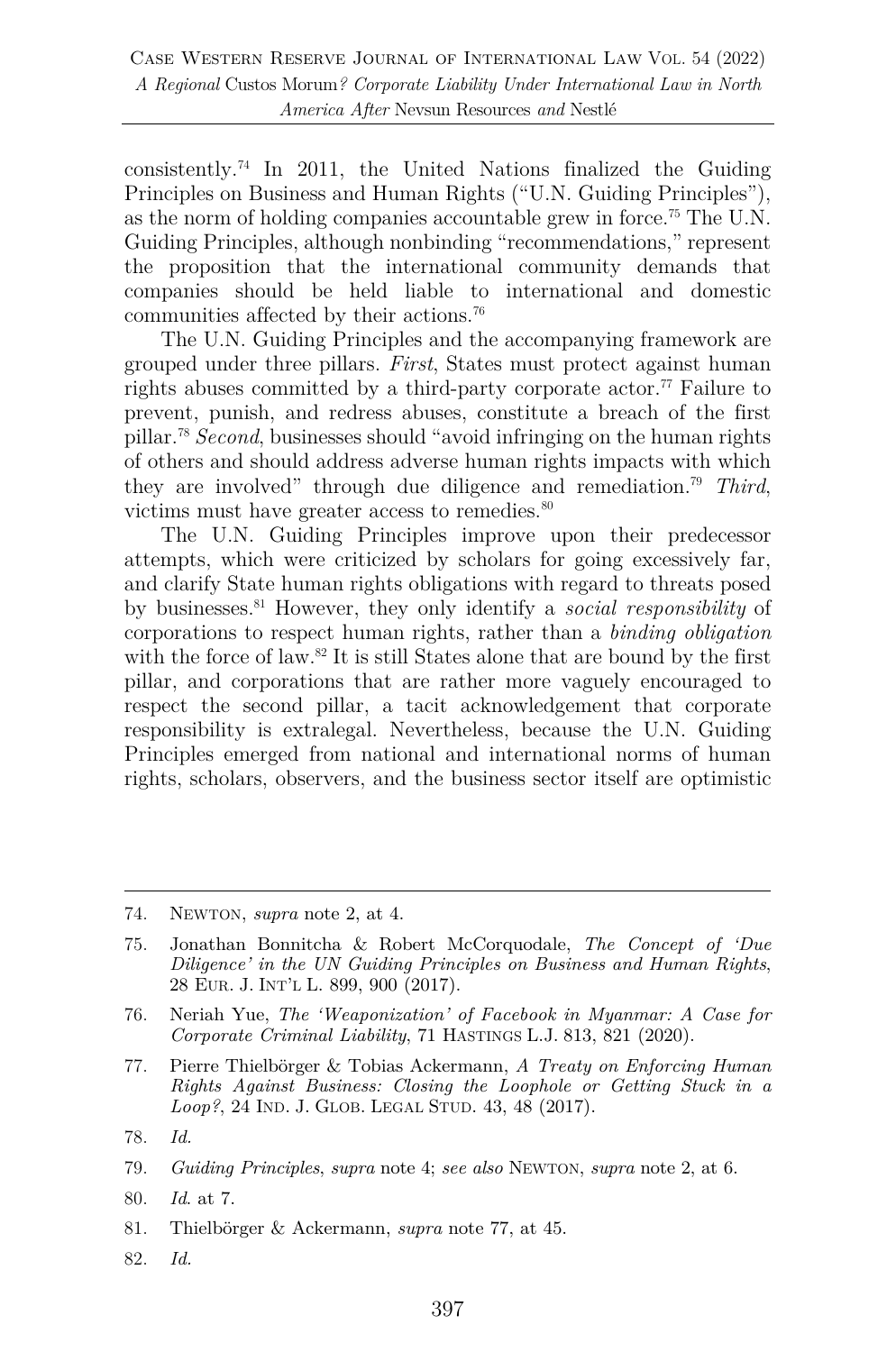that they will only grow in normative force.<sup>83</sup> Because the U.N. Guiding Principles were adopted unanimously, writes Humberto Cantú Rivera, they "reflect a common concern and belief of states that the guidelines contained in the instrument are a globally accepted minimum for the respect of human rights by corporations."84 As the acceptance of the soft law of the U.N. Guiding Principles deepens globally, these Principles are very likely to become customary international law themselves.<sup>85</sup>

While legal mechanisms for holding these actors accountable continue to develop in domestic courts, corporations expose themselves to significant reputational risk, if not legal liability, that can increase their willingness to comply with nonbinding standards. $86$  Compliance with the nonbinding standards is as much motivated by financial incentives as reputational, as "[r]eputational losses invariably lead to financial losses" including loss of business, and costs to rectify damage and compensate victims.<sup>87</sup>

Additionally, it is significant that the U.N. Guiding Principles, and similar regional frameworks, were developed with the cooperation and participation of corporations as stakeholders.<sup>88</sup> States have also begun to adopt the standards promulgated by the U.N. Guiding Principles into their own domestic law. <sup>89</sup> The U.N. Guiding Principles may be

- 85. *Id.* at 130.
- 86. See NEWTON, *supra* note 2, at 67, 70 (arguing that "as multi-stakeholder initiatives and international frameworks have become more established and normative for business, the implications for corporations choosing not to implement them, or implement them poorly, have grown. While there may not be any *legal* implications for a corporation failing to implement multi-stakeholder initiatives relevant to their enterprise, the implications for a corporation's reputation can be significant.").

- 88. Mijares Pena, *supra* note 60.
- 89. *E.g.*, Loi 2017-399 du 27 mars 2017 relative au devoir de vigilance des sociétés mères et des entreprises donneuses d'ordre (1) [Law 2017-399 of March 27, 2017 on the Duty of Diligence of Parent Corporations and Charitable Organizations of Category (1)], JOURNAL OFFICIEL DE LA RÉPUBLIQUE FRANÇAISE [J.O.] [OFFICIAL GAZETTE OF FRANCE], Mar. 27, 2017 (instituting corporate regulations influenced by the U.N. Guiding

<sup>83.</sup> Veronika Haász, *The Role of National Human Rights Institutions in the Implementation of the UN Guiding Principles*, 14 HUM. RTS. REV. 165 (2013).

<sup>84.</sup> Humberto Cantú Rivera, *Corporate Accountability in the Field of Human Rights: On Soft Law Standards and the Use of Extraterritorial Measures*, *in* DUTIES ACROSS BORDERS: ADVANCING HUMAN RIGHTS IN TRANSNATIONAL BUSINESS 109, 131 (Bård A. Andreassen & Võ Khánh Vinh eds., 2016).

<sup>87.</sup> *Id.* at 71.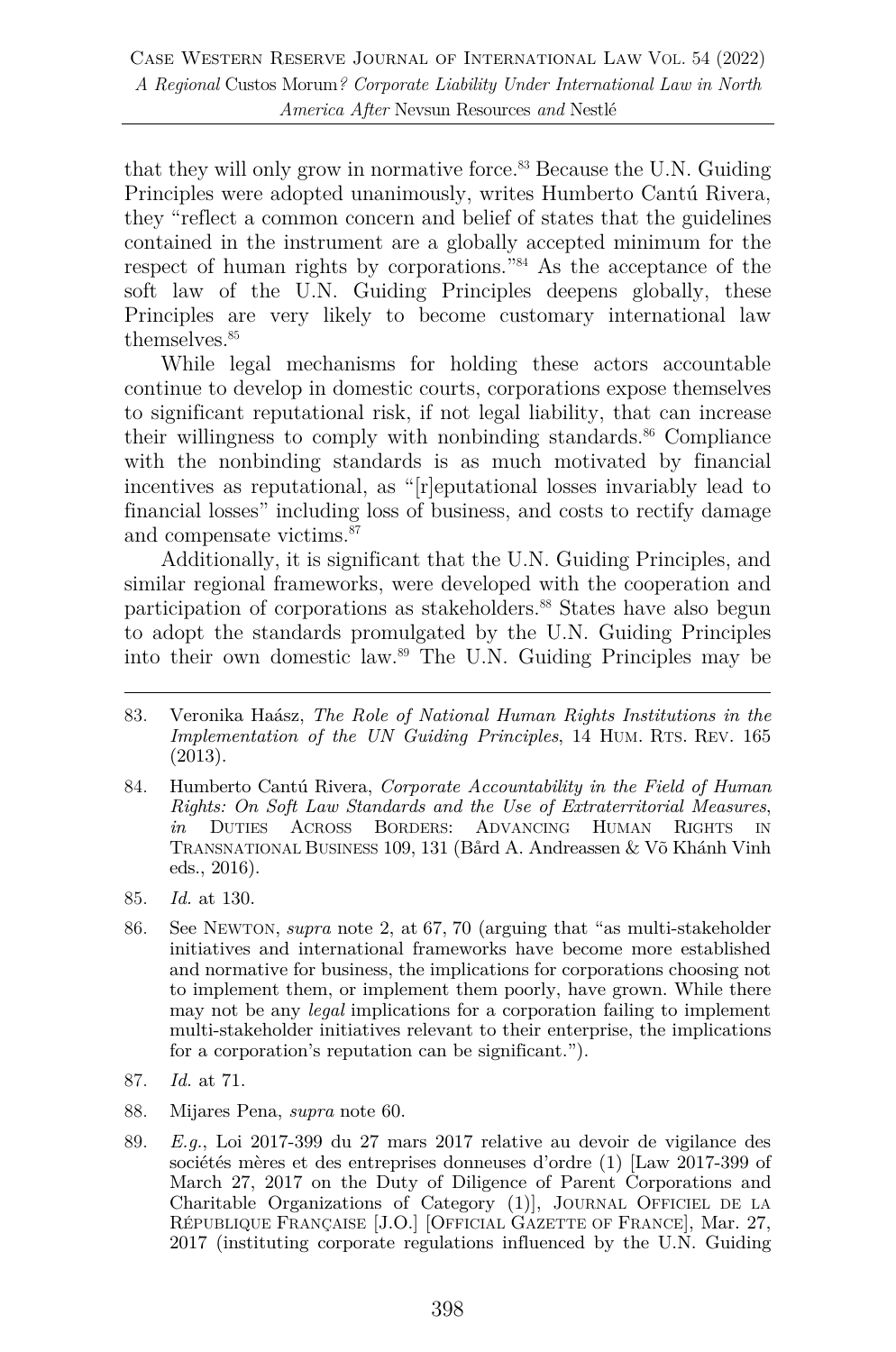considered, then, to be creating customary international law at the margins, by exposing corporations to reputational risk if they do not comply, which often has cascading effects leading to financial losses. $90$ By creating this deterrent effect for private actors, even nonbinding principles and frameworks are approaching the force of customary international law.

2. The Hague Rules on Business and Human Rights Arbitration

In December 2019, the Center for International Legal Cooperation published the Hague Rules on Business and Human Rights Arbitration  $("Hague Rules").<sup>91</sup> The Hague Rules, in modifying the Arbitration$ Rules of the United Nations Commission on International Trade Law, aim to create a non-state mechanism for the resolution of human rights claims that are confined to arbitration, or not candidates for litigation.<sup>92</sup> The publication of the Hague Rules further strengthened the growing consensus that corporations should be held accountable for their impacts on multiple stakeholders, including the people in countries in which they operate.<sup>93</sup> Notably, the Hague Rules explicitly disclaim that they impose new legal obligations on States, or abrogate existing obligations.94

There is likely a long road ahead before the international arbitration regime fully reflects the needs of victims of human rights abuses. Many host countries to multinational enterprises engage in bilateral investment treaties for private investment that prevent host States from any interference before or during investor activities, even when the host State may know of ongoing human rights abuses.<sup>95</sup> This restriction—coupled with the fact that many host countries are lessdeveloped nations badly in need of the economic benefit from foreign

- 90. NEWTON, *supra* note 2, at 71.
- 91. CTR. FOR INT'L LEGAL COOP., THE HAGUE RULES ON BUSINESS AND HUMAN RIGHTS ARBITRATION (2019) [hereinafter HAGUE RULES].
- 92. *Id.* at 1–2.
- 93. *Launch of the Hague Rules*, *supra* note 5, at 1.
- 94. HAGUE RULES, *supra* note 91, at pmbl., art. 5.
- 95. Paré & Chong, *supra* note 57, at 915.

Principles into the domestic law of the French Republic). *See generally* Chiara Macchi & Claire Bright, *Hardening Soft Law: the Implementation of Human Rights Due Diligence Requirements in Domestic Legislation*, *in* LEGAL SOURCES IN BUSINESS AND HUMAN RIGHTS: EVOLVING DYNAMICS IN INTERNATIONAL AND EUROPEAN LAW 218–47 (Martina Buscemi et al. eds., 2020) (discussing States' adoption of domestic laws that developed after the establishment of the U.N. Guiding Principles, and arguing that domestic adoption is another method of transforming the soft law of the U.N. Guiding Principles into customary international law).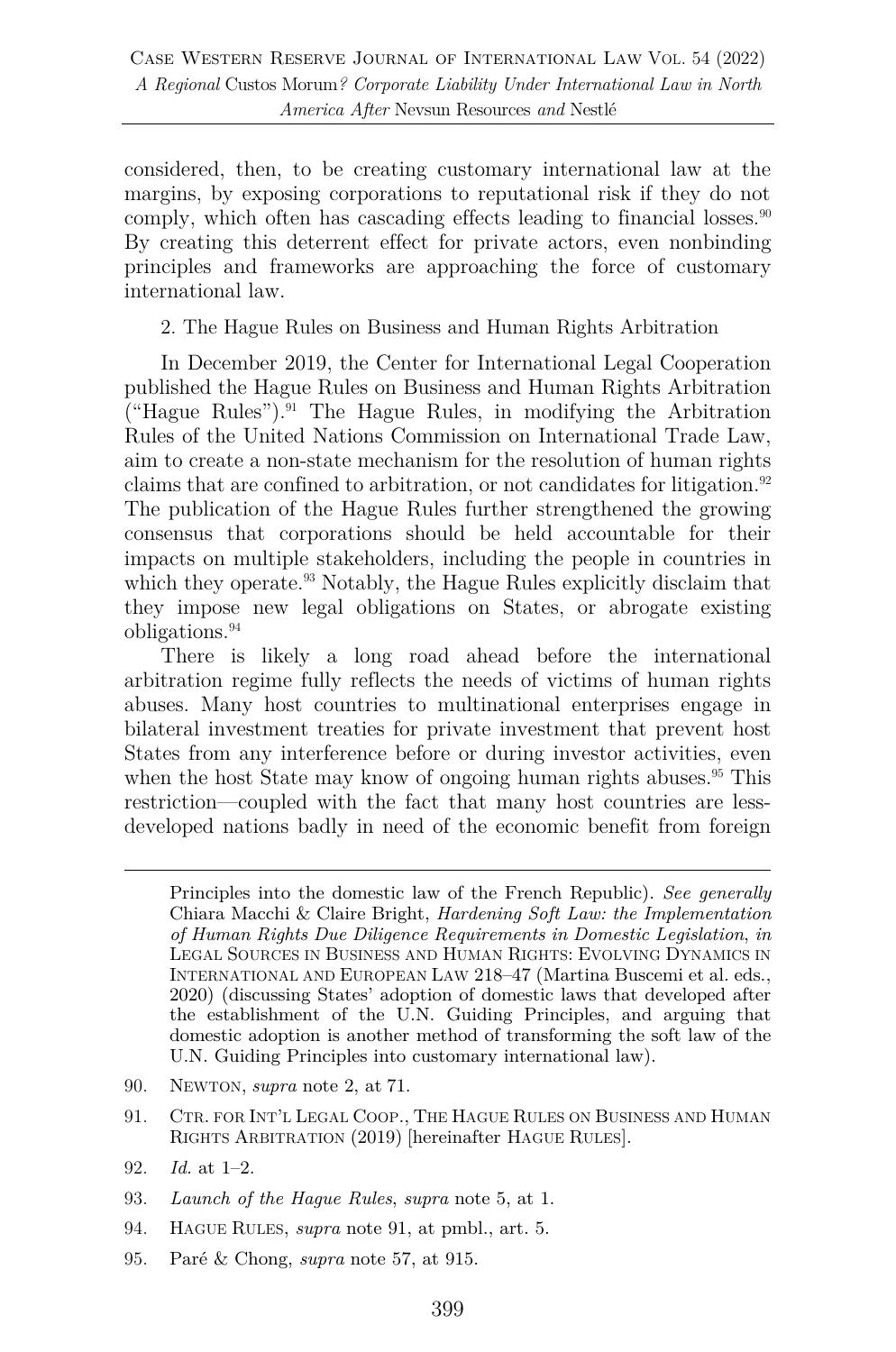investment—creates an imbalance of power that disincentivizes enacting and enforcing domestic human rights laws.<sup>96</sup>

## III. Analysis

#### *A. The United States Approach: From* Kiobel *to* Nestlé

#### 1. *Kiobel*'s Antecedents

The *Kiobel* decision marked a turning point for victims of human rights violations' ability to seek tort claims in American courts for actions carried out in foreign countries. However, prior to that ruling, the ATS had been the source of jurisdiction for numerous foreign plaintiffs in some successful tort claims against companies.97

*Filártiga* holds the distinction of being the first successful case brought under ATS-created jurisdiction.<sup>98</sup> In that case, Dolly Filártiga, a Paraguayan applying for permanent political asylum in the United States, successfully brought a tort claim against a man alleged to have tortured and killed her brother in Paraguay.99 The U.S. Court of Appeals for the Second Circuit held that U.S. federal courts had jurisdiction for the cause of action between an applicant for permanent political asylum, Filártiga, and another asylum seeker, the alleged torturer and murderer, despite the fact that the cause of action arose in Paraguay, not the United States.100 *Filártiga* was a so-called "foreigncubed" case: brought by a foreign plaintiff, against a foreign defendant, for a cause of action arising on foreign soil.<sup>101</sup> In announcing the opinion for the Second Circuit in that case, Judge Irving Kaufman noted that the jurisdiction conferred by the ATS was proper, and that the ancient law of nations that inspired the statute, as well as modern international treaties, were the law of the United States.102

- 98. *Filártiga*, 630 F.2d at 890.
- 99. *Id.* at 878.
- 100. *Id.* at 878–80.
- 101. Duffy, *supra* note 62, at 34.
- 102. *Filártiga*, 630 F.2d at 890 ("Among the rights universally proclaimed by all nations, as we have noted, is the right to be free of physical torture. Indeed, for purposes of civil liability, the torturer has become like the pirate and slave trader before him *hostis humani generis*, an enemy of all

<sup>96.</sup> *Id.* 

<sup>97.</sup> *See* Filártiga v. Peña-Irala, 630 F.2d 876 (2d Cir. 1980); Luke D. Anderson, *An Exception to* Jesner*: Preventing U.S. Corporations and Their Subsidiaries from Avoiding Liability for Harms Caused Abroad*, 34 EMORY INT'L L. REV. 997, 998 (2020) ("[F]ollowing *Filártiga v. Peña-Irala*, decided in 1980, the number of suits involving the ATS quickly increased.").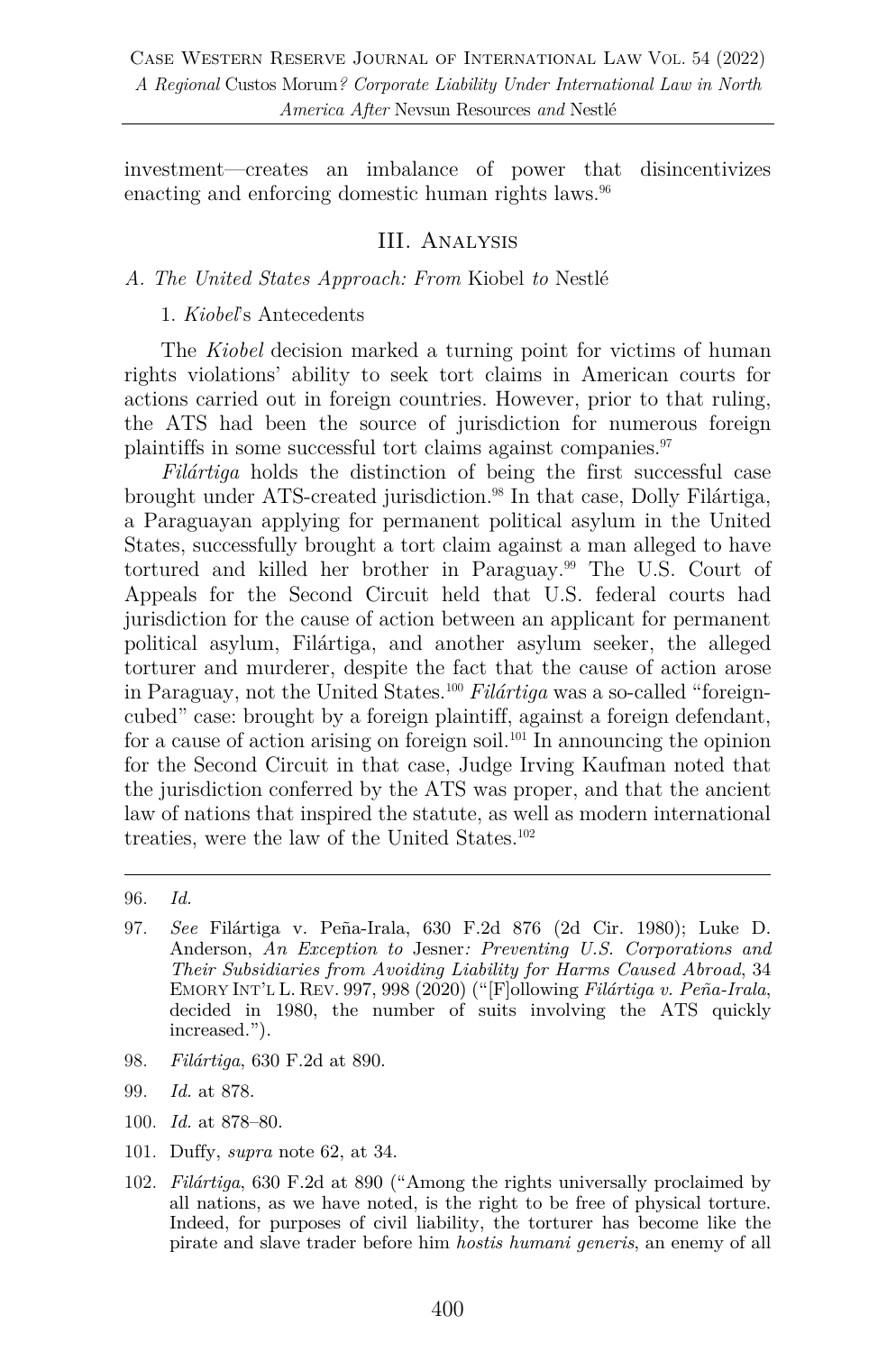In *Sosa v. Álvarez-Machaín*, the Supreme Court of the United States cautiously upheld the ATS' viability as a mechanism to secure jurisdiction for foreign nationals.103 The plaintiff in that case, Humberto Álvarez-Machaín, alleged in part that his abduction in Mexico by the U.S. Drug Enforcement Agency ("DEA") was tortious arbitrary detention and he sought recovery under the ATS.104 Álvarez-Machaín was suspected by the United States to have participated in the torture and murder of an undercover DEA agent in Mexico, and was consequently abducted by the DEA and brought to Texas to stand trial in U.S. federal court.105 Ultimately, the case reached the Supreme Court, which held that recovery was not possible under the ATS because the claim arose under a norm that had not reached the force of customary international law: arbitrary detention.<sup>106</sup>

Though Álvarez-Machaín had argued that the prohibition on arbitrary detention was customary international law based on its presence in both the UDHR107 and the International Covenant on Civil and Political Rights,<sup>108</sup> the Court found that neither formed part of American law.109 The Court also voiced its concern that allowing causes of action under violations of customary international law in federal courts violated the doctrine, announced in *Erie Railroad Company v. Tompkins*, that there is no federal common law in the United States.<sup>110</sup> In its ruling in *Sosa*, the Court narrowed the ATS to causes of actions that were either considered violations of the law of nations at the time of the drafting of the Judiciary Act of 1789 or causes of action that constitute direct modern analogues.111 This two-step test constricted the ATS' jurisdiction around the same time corporate and State interests began to voice their opposition to any overbroad application of the statute that might lead to liability for them.112 Under the *Sosa* test,

mankind. Our holding today, giving effect to a jurisdictional provision enacted by our First Congress, is a small but important step in the fulfillment of the ageless dream to free all people from brutal violence.").

- 103. Sosa v. Álvarez-Machaín, 542 U.S. 692 (2004).
- 104. *Id.* at 698.
- 105. *Id.* at 697–98.
- 106. *Id.* at 735.
- 107. UDHR, *supra* note 27, at art. 9.
- 108. International Covenant on Civil and Political Rights art. 9, Dec. 16, 1966, 999 U.N.T.S. 171.
- 109. Sosa v. Álvarez-Machaín, 542 U.S. 692, 735 (2004).
- 110. *Id.* at 729; Erie R.R. Co. v. Tompkins*,* 304 U.S. 64, 79 (1938).
- 111. *Sosa*, 542 U.S. at 694.
- 112. Travis, *supra* note 6, at 562.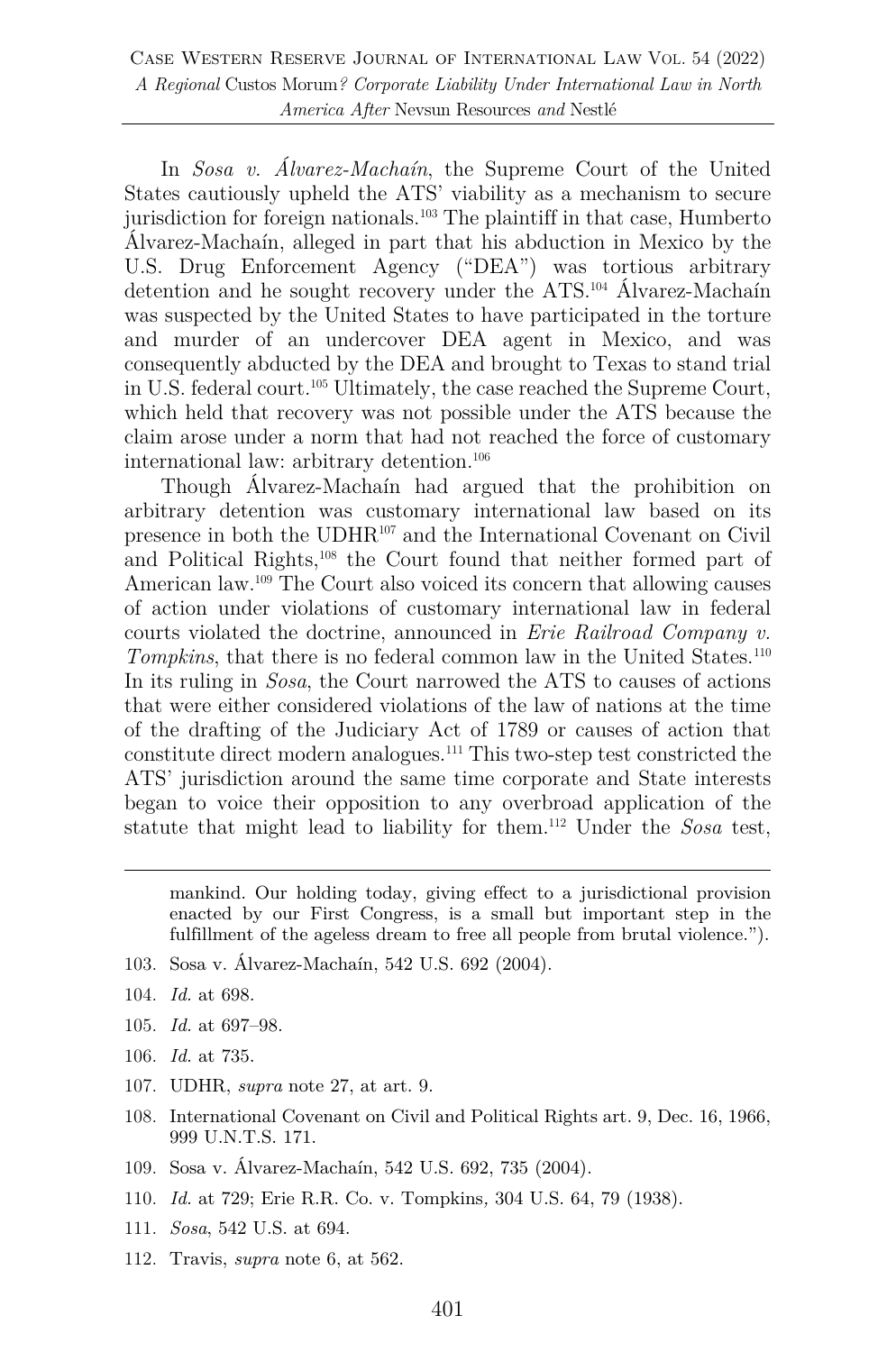corporations could argue that because there was no international norm for corporate liability at the time of drafting of the ATS, modern causes of action against corporations for violations of international law were barred. While the Supreme Court of the United States reaffirmed corporate personhood in the controversial *Citizens United* decision,<sup>113</sup> shortly thereafter it began to retreat from holding corporate entities accountable under customary international law in federal courts through ATS claims, before ultimately reaching a turning point in *Kiobel*. 114

#### 2. *Kiobel*'s Central Holding and Consequences

In 2013, the Supreme Court, in its unanimous decision in *Kiobel v. Royal Dutch Petroleum Co.*, announced that the ATS contained a presumption against extraterritoriality, severely hampering the ability of plaintiffs to recover for tort offenses committed outside the United States.115 The Court limited claims brought under the ATS to those that "touch and concern" the United States, significantly narrowing the scope of the statute.116 In *Kiobel*, U.S. nationals, including named plaintiff Esther Kiobel, sued a foreign corporation, Royal Dutch Petroleum, for aiding and abetting violations of international law through its operations in Nigeria.117 The Dutch oil corporation allegedly sought the Nigerian Government's help in silencing the protests of the Ogoni people, of which Kiobel and her late husband were part, against the continued environmental degradation of Ogoniland by its oil exploration and production activities.<sup>118</sup> The Nigerian military and police forces allegedly responded with atrocities including "beating, raping, killing, and arresting residents [of Ogoniland] and destroying or looting property."<sup>119</sup> Kiobel's late husband, part of the "Ogoni Nine," nine prominent activists against the corporation's oil operations in Nigeria, had been executed in these operations.<sup>120</sup>

- 113. Citizens United v. Fed. Election Comm'n*.*, 558 U.S. 310, 326 (2010).
- 114. Tyler Becker, *The Liability of Corporate Directors, Officers, and Employees Under the Alien Tort Statute After* Jesner v. Arab Bank, PLC, 120 COLUM. L. REV 91, 97 (2020).
- 115. Kiobel v. Royal Dutch Petroleum Co., 569 U.S. 108, 124 (2013).
- 116. Anderson, *supra* note 97, at 998.
- 117. *Kiobel*, 569 U.S. at 112.
- 118. *Id.* at 113.
- 119. *Id.*
- 120. *Nigeria/Netherlands: Kiobel Witness Hearing Key Chance to Hold Shell to Account Over Human Rights Abuses*, AMNESTY INT'L (Oct. 8, 2019, 12:01 AM), https://www.amnesty.org/en/latest/news/2019/10/nigerianetherlands-kiobel-witness-hearing-key-chance-to-hold-shell-to-accountover-human-rights-abuses/ [https://perma.cc/VVC4-B7HT].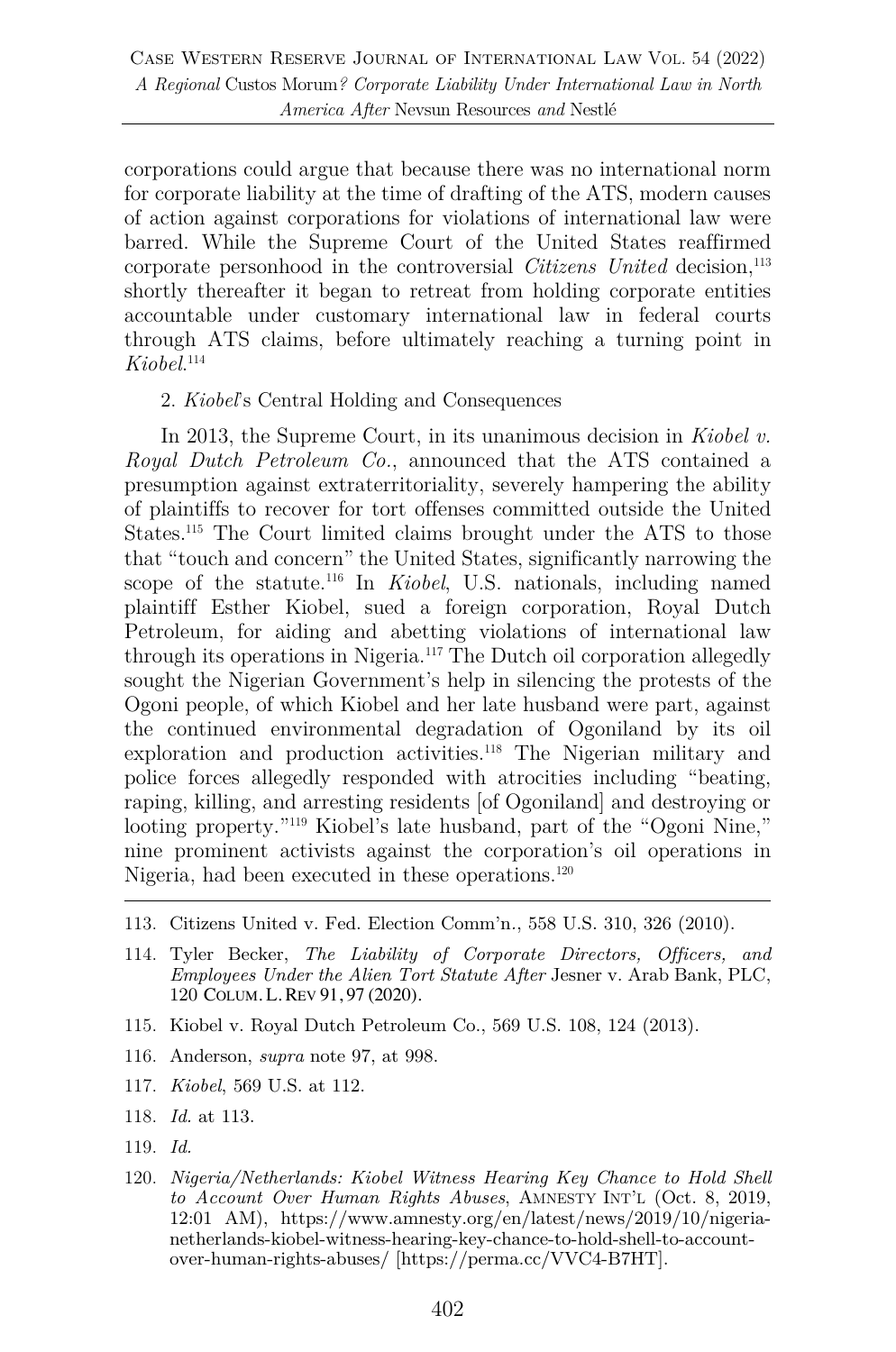In *Kiobel*, the Court found that because the defendant was a foreign corporation and the relevant conduct that created the cause of action took place in Nigeria, the case did not meet the standard that the claims should "touch and concern" the domestic territory enough to rebut the presumption against extraterritoriality.121 The only domestic presence of Royal Dutch Petroleum, the defendant corporation, consisted of an office in New York City that dealt with potential investors in the company, rather than day-to-day oversight of extractive operations.<sup>122</sup>

Chief Justice Roberts, writing the Court's opinion in *Kiobel*, expressed the Court's hesitation to adopt customary international law in U.S. federal courts. Quoting Justice Story, who wrote "[n]o nation has ever yet pretended to be the *custos morum* of the whole world" nearly two centuries earlier, Roberts rebuffed the notion that the ATS drafters meant to create such a role for the United States.<sup>123</sup> Roberts also expressed concerns about the foreign policy implications of holding a foreign corporation liable in U.S. courts: "accepting petitioners' view would imply that other nations, also applying the law of nations, could hale our citizens into their courts for alleged violations of the law of nations occurring in the United States, or anywhere else in the world."124 The appropriate decision-makers in such situations, he opined, were the legislative and executive branches of the government.125 Justice Alito, writing in a separate concurrence, also noted the *Sosa* test required domestic conduct that violated an international law that was in definite character and accepted among "civilized nations."126

Human rights activists criticized the decision as the culmination of decades of executive overreach into matters of international law, and a further attempt to detach the law of nations from domestic law due to sovereign immunity concerns.127 Before the *Kiobel* ruling, no appellate court had challenged corporate liability under the ATS.128 The decision underscored the vehement State and corporate resistance to

- 123. *Id.* at 123.
- 124. *Id.* at 124.
- 125. *Id.*
- 126. *Id.* at 127 (Alito, J., concurring).
- 127. Travis, *supra* note 6, at 554–55 ("[The central holding] conflicts with the original understanding of the law of nations as rules, enforceable under federal common law and the ATS, that limit executive power so as to promote peace.").
- 128. Giannini & Farbstein, *supra* note 31, at 121.

<sup>121.</sup> *Kiobel*, 569 U.S. at 112.

<sup>122.</sup> *Id.* at 139.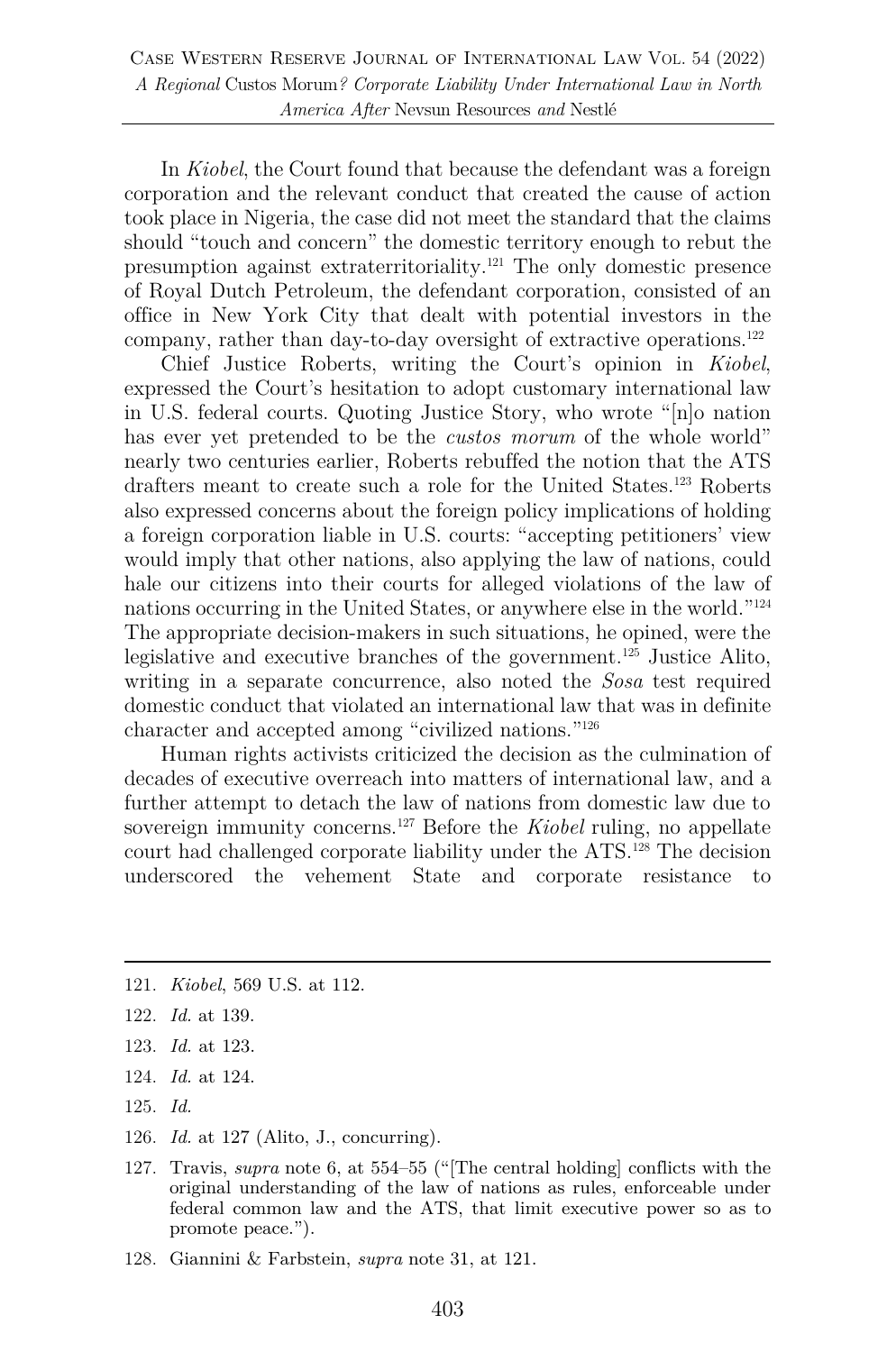international law standards that might increase liability where before there had been relative, if not absolute, impunity.<sup>129</sup>

But *Kiobel* was not fatal for the ATS. The concurring opinion by Justice Breyer, joined by Justices Ginsburg, Sotomayor, and Kagan, suggested a test for the sufficient force necessary for a claim to "touch and concern" the United States.130 Breyer would find jurisdiction under the ATS if (1) the alleged tort occurs in the United States; (2) the defendant is an American national; or (3) the defendant "substantially and adversely affects an important American national interest," which included allowing the United States to harbor those who violate international law.131 While Breyer did not agree with the majority's reasoning, he reached the same conclusion under the test he formed in his concurrence: there was not "sufficient force" in *Kiobel* to justify jurisdiction under the ATS.<sup>132</sup>

#### 3. *Kiobel*'s Progeny

In 2018, another ATS case reached the high court, and the Supreme Court of the United States had the chance to clarify its *Kiobel* restriction. In *Jesner v. Arab Bank*, the Court held that foreign corporations could not be sued in U.S. federal courts, even when the plaintiff is a U.S. national.133 Joseph Jesner and other plaintiffs sought damages under the ATS from Arab Bank, a Jordanian corporation with a branch in New York, for the bank's alleged complicity in terrorist acts that harmed American citizens and nationals abroad.134 In *Jesner*, as in *Kiobel*, the Court was reluctant to wade into political waters by upholding a norm of international law that would allow foreign courts to penalize conduct occurring in other countries.135 The Court was also wary of the foreign policy headache that might arise from ruling that actions outside U.S. territory violated international law.136

However, the winding road of *Nestlé v. Doe* suggests that there may still be hope for the Alien Tort Statute. *Nestlé v. Doe*, decided June 2021 before the Supreme Court of the United States, is the culmination of a long series of ATS litigation.137 The plaintiffs, former child slaves,

- 133. Jesner v. Arab Bank, 138 S. Ct. 1386, 1390 (2018).
- 134. *Id.* at 1388.
- 135. Anderson, *supra* note 97, at 1006; *Jesner*, 138 S. Ct. at 1405.
- 136. Nestlé v. Doe Transcript, *supra* note 33, at 67.
- 137. Nestlé USA, Inc. v. Doe, 141 S. Ct. 1931 (2021).

<sup>129.</sup> Stephens, *supra* note 8, at 1470.

<sup>130.</sup> *Kiobel*, 569 U.S. at 127 (Breyer, J., concurring).

<sup>131.</sup> *Id.*

<sup>132.</sup> *Id.* at 140.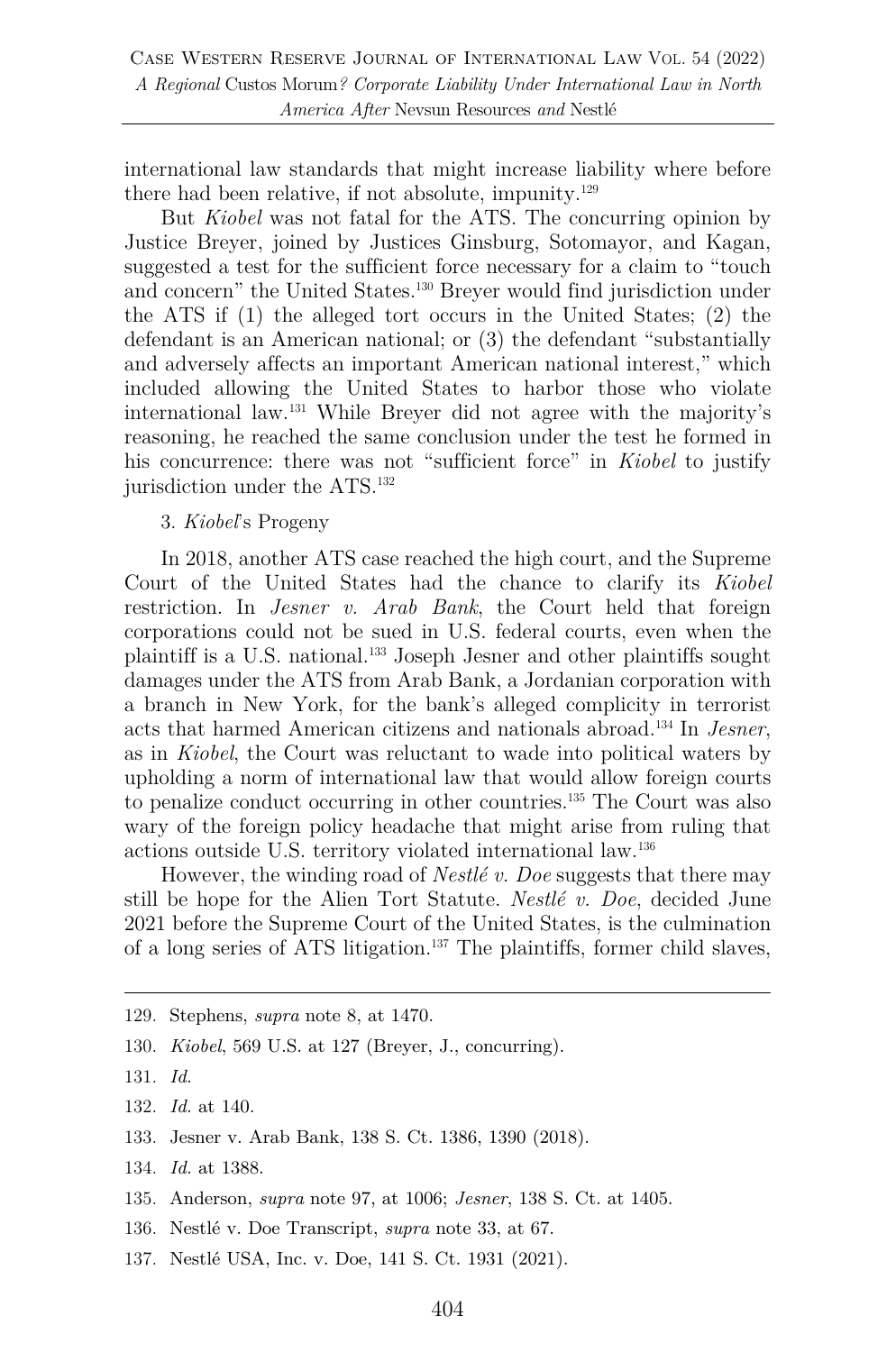sued Nestlé and Cargill in U.S. federal court under the ATS after their enslavement on Nestlé's supplier cocoa farms in Côte d'Ivoire.<sup>138</sup> In 2019, the Court of Appeals for the Ninth Circuit held that the case could proceed to the merits, and that the plaintiffs did have standing as to the defendants, Cargill, who worked as a contractor for Nestlé, and Nestlé USA, Inc. the U.S. operations base for the multinational firm.139 Cargill and Nestlé appealed the Ninth Circuit's decision, and the Supreme Court granted a writ of certiorari, combining the two cases.140 Justices heard oral arguments in December 2020 and handed down a decision, discussed in greater detail below, in June 2021. 141

#### *B.* Hudbay*,* Nevsun Resources*, and the Canadian Approach*

Canadian legal observers who had looked to the ATS as a potential model for international law tort claims in Canadian courts were disheartened, though not defeated, by the *Kiobel* decision.<sup>142</sup> They had cause to be optimistic, because the same year the U.S. Supreme Court ruled in *Kiobel*, the Ontario Superior Court of Justice ruled that a series of three cases brought by foreign plaintiffs, combined as *Choc v. Hudbay Materials*, could proceed to trial on the merits.<sup>143</sup>

#### 1. *Choc v. Hudbay Materials*

In *Choc v. Hudbay Materials*, Guatemalan members of the Mayan Q'eqchi' indigenous group alleged that a Canadian mining company, which was later amalgamated into Hudbay Materials, was responsible for human rights abuses in eastern Guatemala. <sup>144</sup> The Mayan Q'eqchi' sought to reinhabit their native land in the El Estor region of Guatemala after earlier forcible evictions by nickel mining companies.145 By 2007, Hudbay's predecessor company sought to exploit a land license from the Guatemalan government and evict the Mayan Q'eqchi' again.146 The plaintiffs alleged that Guatemalan police, military, and

- 140. Nestlé USA, Inc. v. Doe, 141 S. Ct. 1931 (2021).
- 141. Nestlé v. Doe Transcript, *supra* note 33; Nestlé USA, Inc. v. Doe, 141 S. Ct. 1931 (2021).
- 142. Duffy, *supra* note 62, at 36.
- 143. Choc v. Hudbay Minerals Inc., [2013] O.N.S.C. 1414 (Can.).
- 144. *Id.* at para. 4.
- 145. *Id.* at para. 10.
- 146. *Id.* at para. 5.

<sup>138.</sup> Doe I v. Nestlé USA, Inc., 766 F.3d 1013,1016 (9th Cir. 2014).

<sup>139.</sup> Doe v. Nestlé, S.A., 929 F.3d 623, 625 (9th Cir. 2018), *cert. granted sub nom*. Nestlé USA, Inc. v. Doe, 141 S. Ct. 1931 (2021); Cargill, Inc. v. Doe I, 141 S. Ct. 184 (2020), *cert. granted sub nom*. Nestlé USA, Inc. v. Doe, 141 S. Ct. 1931 (2021).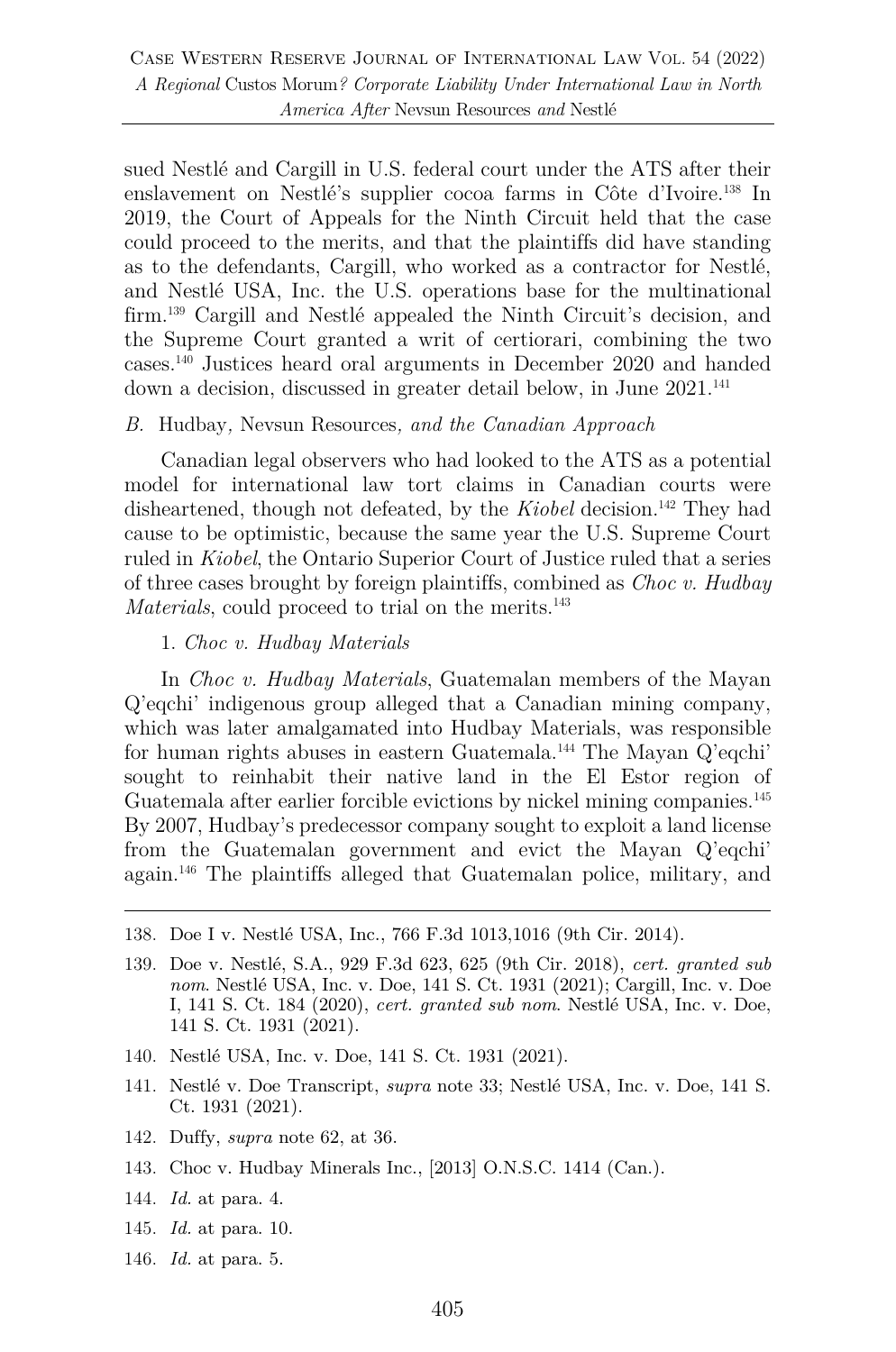private security personnel violently conducted the next round of evictions, gang-raping eleven women.147 Protests over the disputed land continued into fall 2009, when two other Mayan Q'eqchi' community leaders, Adolfo Ich and German Chub Choc, were killed and left paralyzed, respectively, in two violent attacks.148

In July 2013, the Ontario Superior Court of Justice held, over the defendant's motions to dismiss, that the plaintiffs did have a cause of action for a potentially novel tort claim against the company.149 Hudbay did not appeal,150 so with the court's holding, *Hudbay* become the first such case to proceed to the trial phase in Canada to be decided on the merits.<sup>151</sup>

#### 2. *Nevsun Resources v. Araya*

The victory for human rights advocates in *Hudbay* carried momentum into the litigation of *Nevsun Resources v. Araya*. <sup>152</sup> As the Supreme Court for British Columbia deliberated the decision in *Nevsun Resources v. Araya* before it reached the Canadian Supreme Court, scholar E. Samuel Farkas noted that the violations in that case clearly met the standard for customary international law violation and should be considered a sufficient tort action in Canada.<sup>153</sup>

The plaintiffs in *Nevsun* brought their case in British Columbia, alleging, like the plaintiffs in *Hudbay*, they had been forced into labor for a domestically-headquartered corporation.<sup>154</sup> Over 1,000 plaintiffs, refugees and former Eritrean nationals, sought damages for breaches of domestic torts and breaches of customary international law, claiming that they were forced into labor as part of their conscription into the Eritrean military.155 They alleged that they were made to work in the Bisha mine, a majority-owned subsidiary of Nevsun Resources, a Canadian company, and that their involuntary labor violated customary international law prohibitions on cruel, inhuman or

- 149. *Id.* at para. 75.
- 150. Duffy, *supra* note 62, at 26.
- 151. Mijares Pena, *supra* note 60, at 13.
- 152. *Contra* Farkas, *supra* note 67, at 144.
- 153. *Id.* at 139–41.
- 154. Nevsun Res. Ltd. v. Araya, 2020 SCC 5, paras. 3, 7, [2020] 443 D.L.R. 4th (Can.).
- 155. *Id.* at para. 4.

<sup>147.</sup> *Id.*

<sup>148.</sup> *Id.* at paras. 6–7.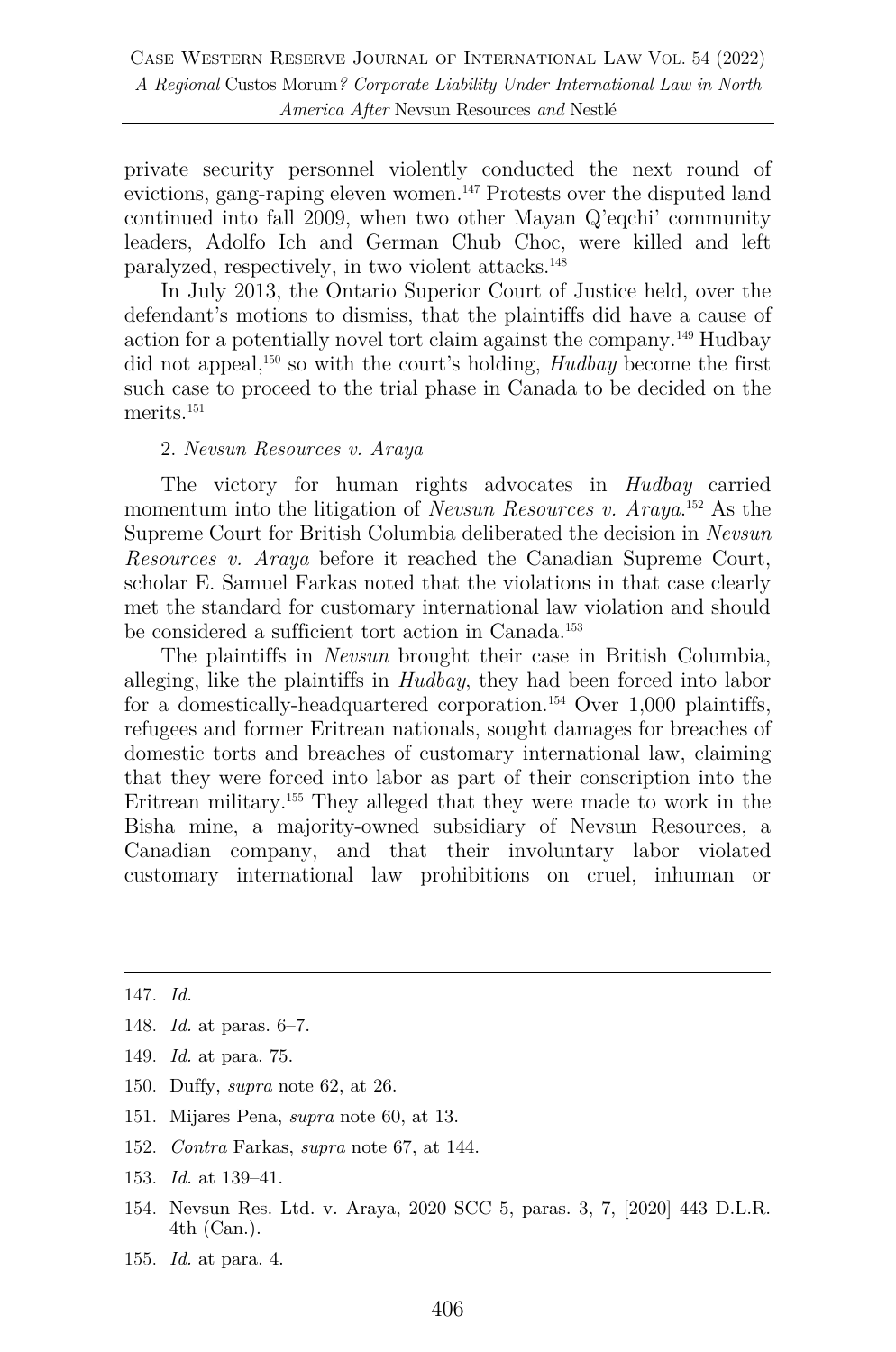degrading treatment, slavery, forced labor, and crimes against humanity.156

Nevsun Resources responded by denying that the lower court of British Columbia, where the plaintiffs first brought their complaint, had jurisdiction to hear the case.<sup>157</sup> The corporation argued for the lack of jurisdiction in part because of Canada's act of state doctrine and partly because customary international law, it argued, did not create a cause of action in domestic courts.158 When the lower court denied Nevsun Resources' motions, the corporation appealed to the Canadian Supreme Court.159

In a narrow majority, the Supreme Court of Canada held that the act of state doctrine was not part of Canadian common law.160 In English common law, the common ancestor of American and Canadian common law, the act of state doctrine traditionally "holds the national court incompetent to adjudicate upon the lawfulness of the sovereign acts of a foreign state."161 However, English and Canadian courts in the twenty-first century found the doctrine substantially diluted in several circumstances, including where there is a violation of international law.162 This had the effect, in Canadian courts, of completely swallowing the act of state doctrine in favor of respect for public international  $law.$ <sup>163</sup>

The Court also held that private actors' violations of customary international law, as incorporated in Canadian common law, could create causes of action in Canadian courts.164 The claims that the plaintiffs brought in *Nevsun*, of forced labor, slavery, and inhumane treatment, decisively fit into the body of norms of modern customary international law.165 Justice Abella, writing the opinion for the Court, noted that in some States (like the United States), customary

- 156. *Id.* at paras. 3–6, 13 ("[Araya] says he was required to work 6 days a week from 5:00 a.m. to 6:00 p.m., often outside in temperatures approaching 50 degrees Celsius.").
- 157. *Id.* at para. 16.
- 158. *Id.*
- 159. *Id.*
- 160. *Id.* at para. 59.
- 161. *Id.* at para. 29.
- 162. *Id.* at paras. 37–44; 58 ("To now import the English act of state doctrine and jurisprudence into Canadian law would be to overlook the development that its underlying principles have received through considered analysis by Canadian courts.").
- 163. *Id.* at para. 45.
- 164. *Id.* at para. 127.
- 165. *Id.* at para. 75.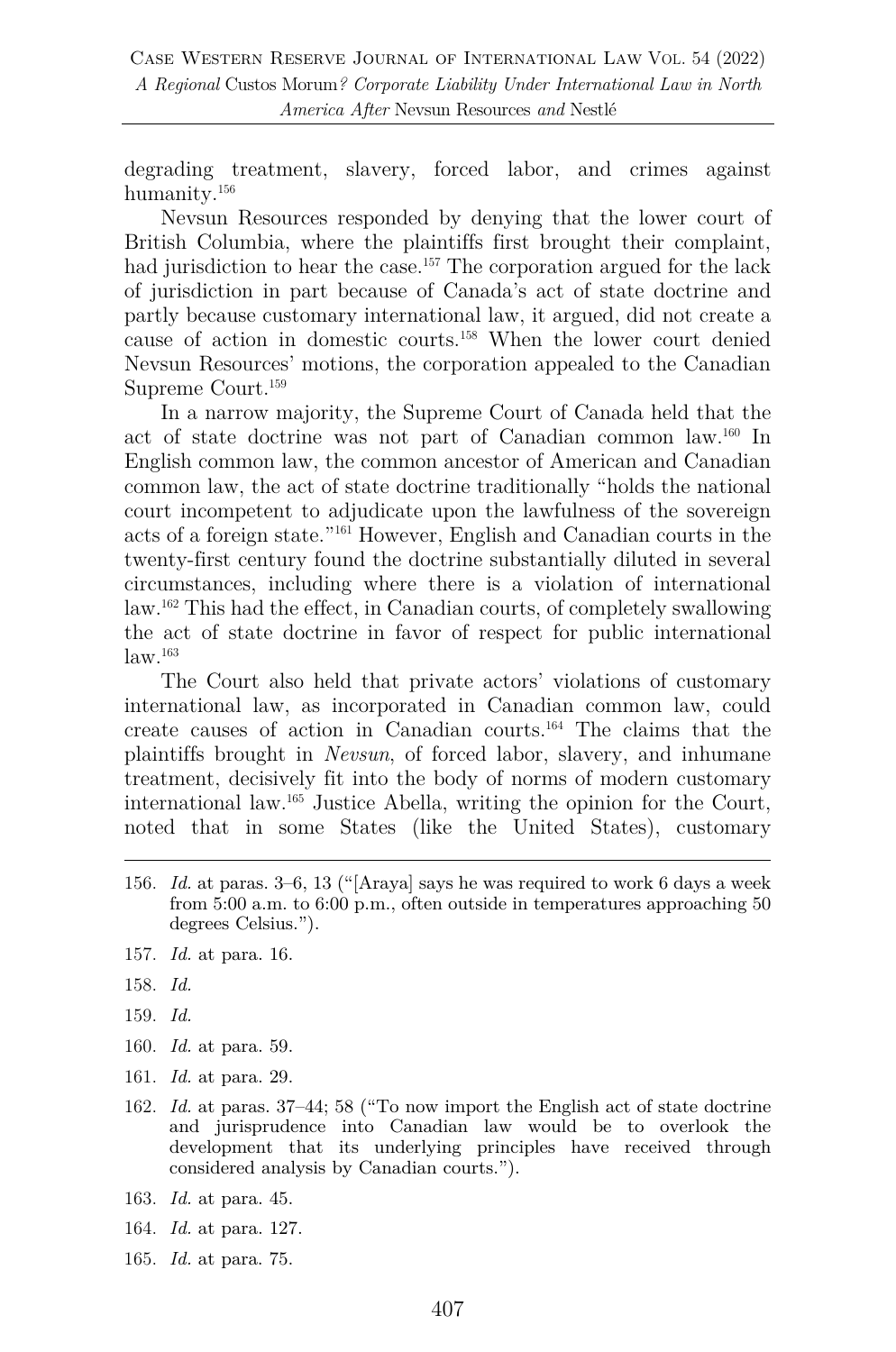international law became part of domestic law through executive and legislative action.166 In Canada, however, the doctrine of adoption operated to make customary international law domestic common law by adopting norms of international law into the domestic legal system.<sup>167</sup> The adoption doctrine in this form traced its roots as far back as Blackstone's writings. $^{168}$ 

But Nevsun Resources argued that even if customary international law *did* create causes of action in Canadian courts, corporations are not liable.169 In response, the Supreme Court of Canada held that under customary international law, private actors, as well as States, face liability.170 Justice Abella conceded that Nevsun Resources had correctly interpreted classical international law, which, as discussed above, viewed States and not corporations as the primary actors.171 However, she characterized the corporation's position as a misunderstanding of *modern* international law, in which "there is no longer any tenable basis for restricting the application of customary international law to relations between states."172 Having found that Canadian courts have jurisdiction over domestic corporations in breaches of customary international law committed in a foreign State, the Supreme Court of Canada dismissed Nevsun Resources' appeal and allowed the tort case to proceed to the merits in the court of British Columbia.173

## IV. Discussion

*A.* Nestlé v. Doe*: Trying to Define 'Sufficient Force'*

Rather than slamming a door shut, the decision in *Kiobel* left a breadcrumb trail for potential plaintiffs under the ATS in the United States. This trail has most recently been followed by the plaintiffs in *Nestlé v. Doe*. <sup>174</sup> In *Kiobel*, the Court announced its wariness of the U.S.

- 166. *Id.* at para. 85 (citing Harold Hongju Koh, *Transnational Legal Process*, 75 NEB. L. REV. 181, 204 (1996)).
- 167. *Id.* at para. 86.
- 168. *Id.* at para. 87 ("Blackstone's 1769 *Commentaries on the Laws of England: Book the Fourth*, for example, noted that 'the law of nations . . . is here adopted in it[s] full extent by the common law, and is held to be a part of the law of the land.'").
- 169. *Id.* at para. 104.
- 170. *Id.* at para. 107.
- 171. *Id.* at para. 104.
- 172. *Id.* at para. 107.
- 173. *Id.* at para. 6.
- 174. *See generally* Nestlé USA, Inc. v. Doe, 141 S. Ct. 1931 (2021).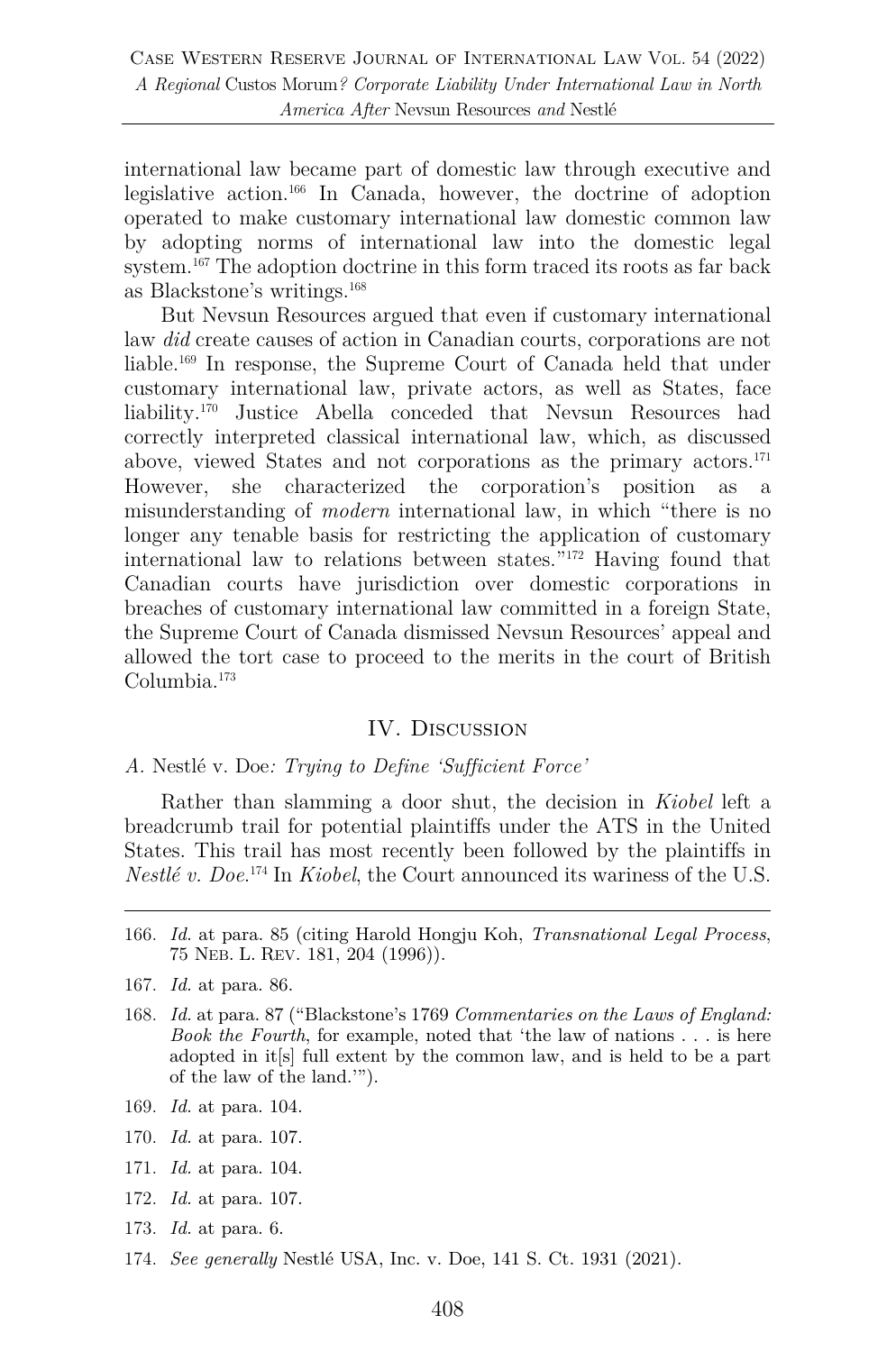judiciary interfering in the foreign policy powers delegated to the executive and legislative branches in the U.S. government, and found no explicit indication in the text of the ATS that it should apply to violations of the law of nations committed extraterritorially.175 However, Chief Justice Roberts' opinion for the unanimous court noted that "even where the claims touch and concern the territory of the United States, they must do so with sufficient force to displace the presumption against extraterritorial application."176 "Sufficient force" was left undefined.

In *Nestlé v. Doe*, by contrast, the Ninth Circuit began to elaborate the definition of "sufficient force," holding that sufficient connection to the domestic territory of the United States existed when there was significant contact between a U.S. corporation and its foreign subsidiary.<sup>177</sup> In that case, Judge Nelson noted that "[e]very major operational decision regarding [defendant Nestlé's] United States market is made in or approved in the United States" and defendant Cargill's business is "headquartered in [and] . . . centralized in Minneapolis and decisions about buying and selling commodities are made at its Minneapolis headquarters."178 Although the Ninth Circuit found sufficient force in the connection between the United States and the cause of action, both Nestlé and Cargill successfully appealed the decision, and the Supreme Court of the United States granted certiorari to hear the case and determine its justiciability in U.S. federal courts.179

1. Oral Arguments in *Nestlé v. Doe*

In Supreme Court oral arguments, the Justices appeared to challenge both the presumption against corporate liability that the defendants sought to support, and to suggest that the defendants' presence in the United States touched and concerned the domestic territory with sufficient force. Justice Breyer plainly stated that he did not see why domestic corporations should be exempt from liability for violations of customary international law.180 Justice Alito also expressed his skepticism that U.S. courts were an inappropriate forum rather indignantly:

So suppose a U.S. corporation makes a big show of supporting every cause *de jure* but then surreptitiously hires agents in Africa

<sup>175.</sup> Kiobel v. Royal Dutch Petroleum Co., 569 U.S. 108, 115, 124 (2013).

<sup>176.</sup> *Id.* at 125.

<sup>177.</sup> Nestlé v. Doe, S.A., 929 F.3d 623, 638 (9th Cir. 2019), *cert. granted sub nom*. Nestlé USA, Inc. v. Doe I, 141 S. Ct. 1931 (2021).

<sup>178.</sup> *Id.* at 638.

<sup>179.</sup> *Id.* at 177.

<sup>180.</sup> Nestlé v. Doe Transcript, *supra* note 33, at 11–12.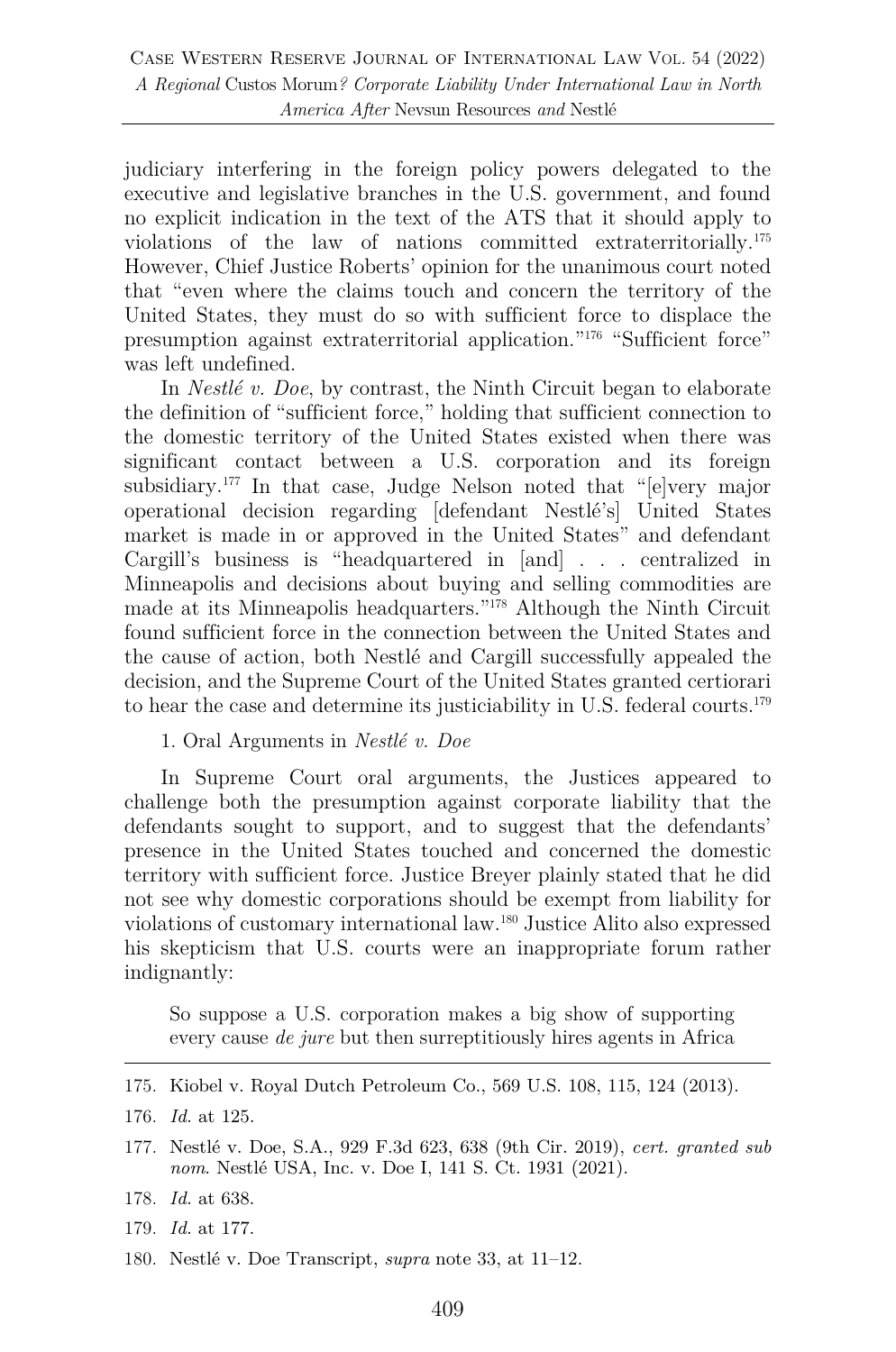to kidnap children and keep them in bondage on a plantation so that the corporation can buy cocoa or coffee or some other agricultural product at bargain prices. You would say that the victims who couldn't possibly get any recovery in the courts of the country where they had been held should be thrown out of court in the United States, where this corporation is headquartered and does business?<sup>181</sup>

Justice Sotomayor echoed Justice Alito's argument to express dismay that a U.S. corporation should not be held liable for acts committed in the United States to aid and abet violations of international law. <sup>182</sup> Justice Kagan explicitly drew on the approach of several foreign States, including Canada, to the issue, and hinted that the corporate headquarters' presence in the United States met the sufficient force standard from *Kiobel*.<sup>183</sup>

Distinguishing *Nestlé* from *Jesner*, the Justices were not persuaded of any foreign policy consideration in the case that would warrant judicial restraint under *Sosa*. Chief Justice Roberts doubted that foreign states would take issue with U.S. courts addressing violations of customary international law by U.S. corporations.184 Justice Kavanaugh also joined in this skepticism, which Deputy Solicitor General Curtis Gannon, appearing on behalf of the United States as amicus curiae for the defendants, conceded was well-founded.185

Finally, the Justices challenged the contention that aiding and abetting child slavery, the charge against the U.S. corporations, was not prohibited by customary international law. The defendants argued that while prohibition of child slavery was a universal norm under customary international law, prohibition of aiding and abetting child slavery, which the U.S. corporations were alleged to have done, was not.186

<sup>181.</sup> *Id.* at 13–14.

<sup>182.</sup> *Id.* at 43.

<sup>183.</sup> *Id.* at 44 ("[M]any of the countries around the world with the strongest rule of law systems do hold their own corporations civilly liable for the kinds of actions at issue here.").

<sup>184.</sup> *Id.* at 6.

<sup>185.</sup> *Id.* at 47.

<sup>186.</sup> *Id.* at 9.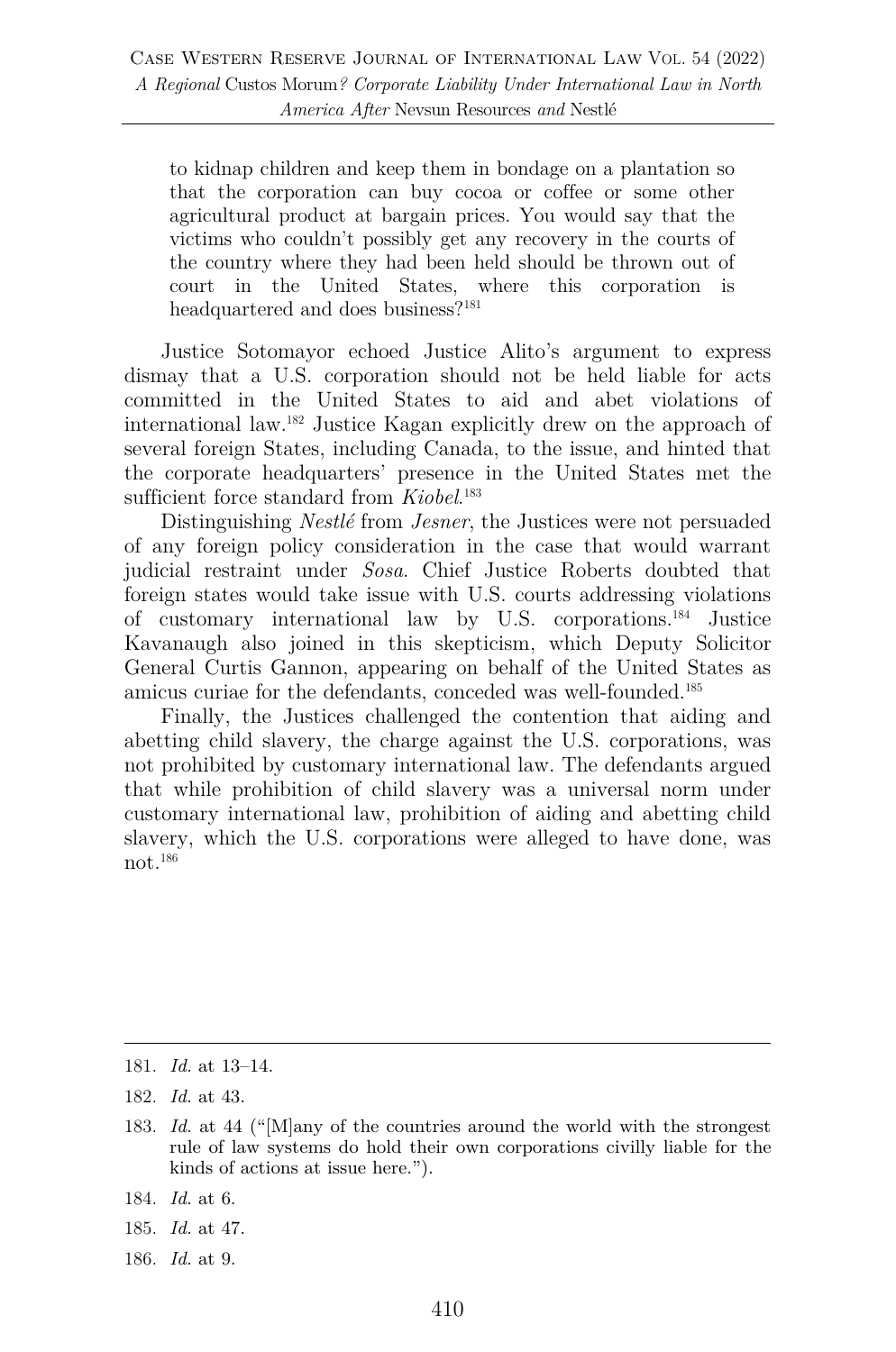## 2. The Predictive Value of Oral Arguments<sup>187</sup>

Academic analyses of oral arguments have yielded limited predictive trends. Empirical studies show that the more Justices asked side questions, the more likely they were to vote *against* that side.<sup>188</sup> More recently, the use of artificial intelligence aided research on the effect of questioning and speech patterns for different Justices.189 The most recent series of oral arguments, which included *Nestlé v. Doe*, was historically unique: due to the distancing measures in place because of the coronavirus pandemic, arguments were entirely telephonic for the first time in the Supreme Court's history.190 Consequently, before the Court issued its final decision, there was no certainty that the patterns that emerged in oral arguments before the pandemic would hold, due to the absence of verbal cues and in-person observations, and the addition of potential digital and telephonic interference.

However, observers could still make some predictions from the current state of the *Nestlé* litigation. First, analyzing oral arguments under the pre-pandemic formula, the questioning appeared to favor the respondent, arguing on behalf of the plaintiffs, with twenty-six questions; Justices asked the petitioner, the defendants, thirty-four questions.191 Next, and more importantly for the future of ATS litigation, several themes emerged that hinted at the Justices' perspectives. To begin with, the Court appeared to be skeptical that domestic corporations should be exempt from liability for violations of customary international law.192 In addition, the Justices seemed to imply that domestic corporations' operations in the United States do

- 187. This Note was first written before the *Nestlé* decision was published and still includes this analysis of the unique COVID-19 era of oral arguments before the U.S. Supreme Court. Further research into the predictive value of oral arguments before the high court under these circumstances may be of interest to scholars.
- 188. Adam Liptak, *When the Justices Ask Questions, Be Prepared to Lose the Case*, N.Y. TIMES (May 25, 2009), https://www.nytimes.com/2009/05/ 26/us/26bar.html [https://perma.cc/Q6BE-BAZY] ("The bottom line, as simple as it sounds . . . is that the party that gets the most questions is likely to lose."); *see also* Timothy R. Johnson et al., *Inquiring Minds Want to Know: Do Justices Tip Their Hands with Questions at Oral Argument in the U.S. Supreme Court?*, 29 WASH. U. J.L. & POL'Y 241 (2009).
- 189. *See* Gregory M. Dickinson, *A Computational Analysis of Oral Argument in the Supreme Court*, 28 CORNELL J.L. & PUB. POL'Y 449 (2019).
- 190. Adam Liptak, *Virus Pushes a Staid Supreme Court into Revolutionary Changes*, N.Y. TIMES (Nov. 1, 2021), https://www.nytimes.com/2020/ 05/03/us/politics/supreme-court-coronavirus.html [https://perma.cc/57GX-U7D2].
- 191. *See* Nestlé v. Doe Transcript, *supra* note 33.
- 192. *See id.* at 6, 37.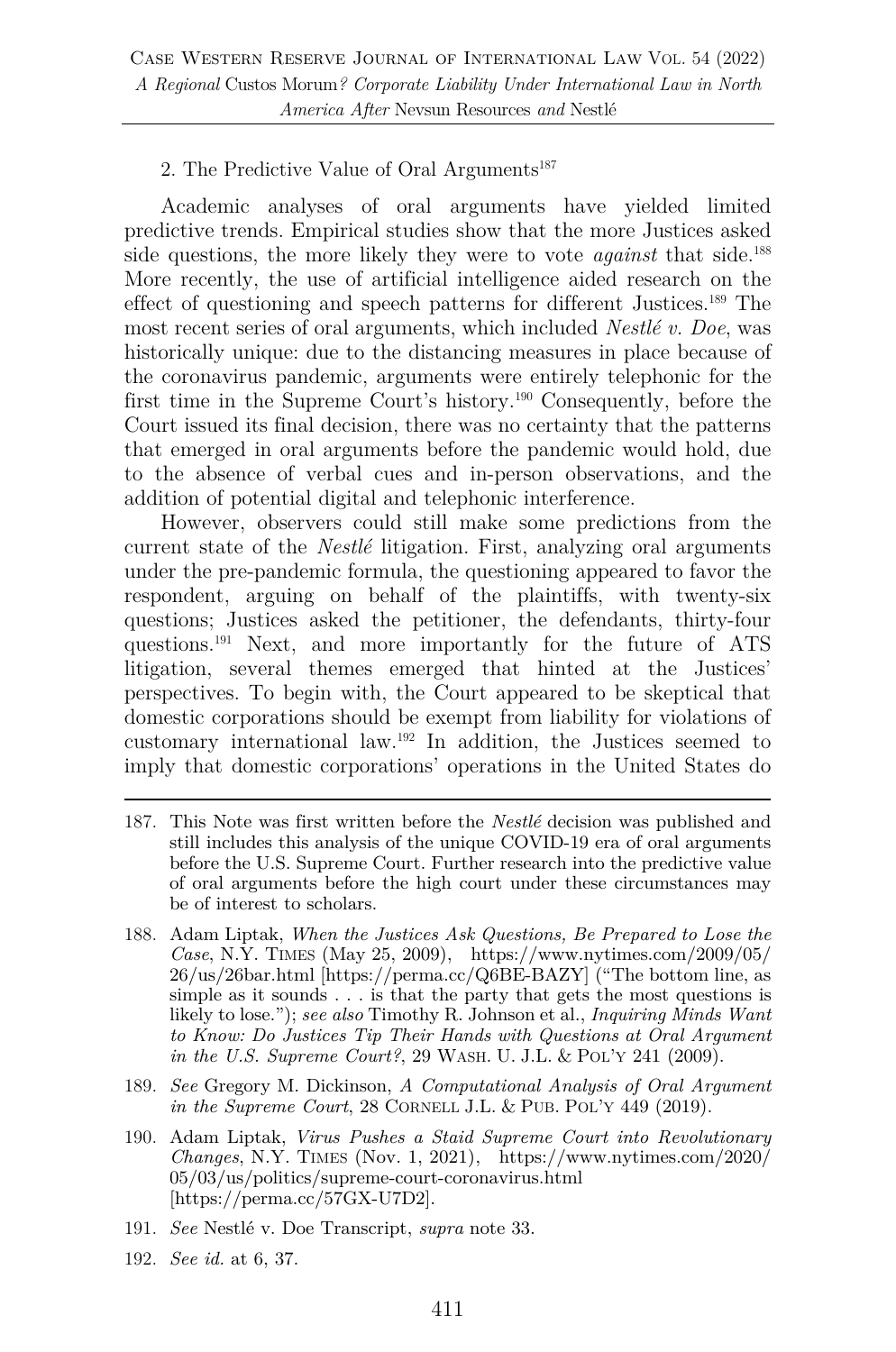sufficiently touch and concern the United States when operations in the territory aid and abet violation of customary international law abroad.193 The Court also felt more comfortable applying the ATS when there are scant foreign policy implications of doing so, which is likely to be the case when the defendant is a U.S. corporation.194 Though counsel for both sides struggled when addressing the Justices on this point, the Justices suggested that aiding and abetting a violation of customary international law, as the defendants were alleged to have done with child slavery in Côte d'Ivoire, is sufficient to come under the jurisdiction of the ATS.195

#### 3. The Summer 2021 Ruling

Any analysis of an oral argument before a final decision is speculative, but before the Court ruled in *Nestlé v. Doe* the questions posed by the Justices revealed their willingness to apply the ATS *if* the circumstances warrant. When a domestic defendant acts in violation of customary international law, and there is no foreign policy consideration to warrant intervention from the executive or legislative branches, the U.S. judiciary is prepared to exercise its ATS jurisdiction over the matter. However, it was not prepared to do so in *Nestlé v. Doe*. Writing for the majority in an 8–1 decision, Justice Thomas concluded that the plaintiffs could not proceed to the merits on the case because the cause of action did not sufficiently touch and concern the United States, making any application of the ATS impermissibly extraterritorial.196 Reversing the Ninth Circuit, the Supreme Court held that the types of decisions made by Nestlé USA and Cargill on the territory of the United States did not rise to international law violations.197 General corporate activity and decision-making did not constitute aiding and abetting a violation of international law, so the corporations headquartered in the United States were not sufficiently connected to the forced labor actions in Côte d'Ivoire.198

- 195. *See id.* at 9.
- 196. Nestlé USA, Inc. v. Doe, 141 S. Ct. 1931, 1993 (2021).
- 197. *Id.* at 1937.

<sup>193.</sup> *Id.* at 39.

<sup>194.</sup> *See id.* at 6.

<sup>198.</sup> *Id*.; *see also* Simon Baughen, *U.S. Companies Win Aiding and Abetting ATS Case in U.S. Supreme Court; But ATS Not Dead Yet*, INT'L MAR. & COM. L. (July 6, 2021), https://iistl.blog/2021/07/06/us-companieswin-aiding-and-abetting-ats-case-in-us-supreme-court-but-ats-not-deadyet/ [https://perma.cc/A9AK-SYEB].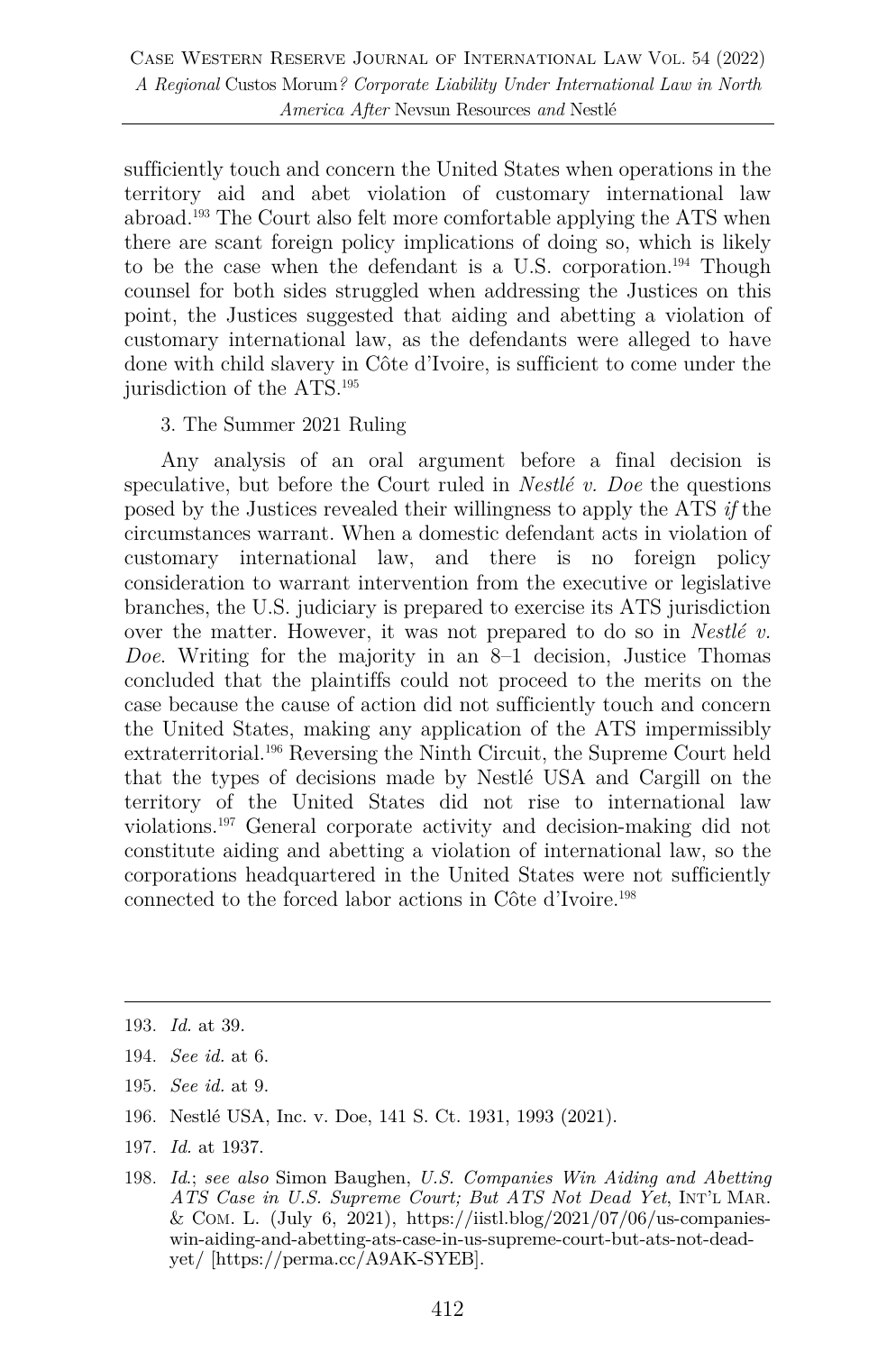The decision may have brought an end to the proceedings for *Nestlé v. Doe*, but rumors of the ATS' death have been greatly exaggerated.<sup>199</sup> In the decision, only two other Justices joined Justice Thomas in the part of his opinion where he denied that the ATS created a cause of action for modern international law torts, arguing only that it created jurisdiction for violations of the three torts articulated in the text.200 Justice Sotomayor, in a concurrence joined by Justices Breyer and Kagan, wrote that this view was "unmoored from both history and precedent,"201 leading observers to conclude that the majority of the Supreme Court remains prepared to extend ATS jurisdiction to violations of customary international law not originally identified by the drafters of the ATS.202

Interestingly, and most relevantly for this analysis, the Court did *not* settle the very question for which certiorari was granted in *Nestlé v. Doe*, whether there is a reason to distinguish between corporate persons and natural persons as defendants in ATS cases.203 Justice Alito, who had been vocal during oral arguments in his viewpoint that they should *not* be distinguishable, dissented from the majority for this reason.204 Justice Gorsuch, in a concurring opinion, found "[t]he notion that corporations are immune from suit under the ATS cannot be reconciled with the statutory text and original understanding" of the statute.205

- 199. *See also* Cassens Weiss, *infra* note 219; Jimmy Hoover & Jennifer Doherty, *Supreme Court Rules for Nestle, Cargill in Child Labor Suit*, LAW360 (June 17, 2021, 10:41 AM), https://www.law360.com/articles/ 1395086/ [https://perma.cc/B4HH-RETV] (discussing the intentions of the plaintiffs' counsel to amend their briefings and continue litigation in a new phase of the court battle).
- 200. *Nestlé USA, Inc.*, 141 S. Ct. at 1937.
- 201. *Id*. at 1945.
- 202. Justine N. Stefanelli, *SCOTUS Judgment in Alien Tort Statute Case Issued Today* (June 17, 2021, 4:01 PM), AM. SOC'Y INT'L L., https://www.asil.org/ILIB/scotus-judgment-alien-tort-statute-caseissued-today [https://perma.cc/ZTD2-ME5P].
- 203. William S. Dodge, *The Surprisingly Broad Implications of Nestlé USA, Inc. v. Doe for Human Rights Litigation and Extraterritoriality*, JUST SEC. (June 18, 2021), https://www.justsecurity.org/77012/the-surprisinglybroad-implications-of-nestle-usa-inc-v-doe-for-human-rights-litigationand-extraterritoriality/ [https://perma.cc/M3UT-QNNB].
- 204. *Nestlé USA, Inc.*, 141 S. Ct. at 1950; Beth Van Schaack, *Nestle & Cargill v. Doe: What's Not in the Supreme Court's Opinion*, JUST SEC. (June 30, 2021), https://www.justsecurity.org/77120/nestle-cargill-v-doe-whatsnot-in-the-supreme-courts-opinions/ [https://perma.cc/S8JN-DPNJ].
- 205. *Id*. at 1940; *see also* Amy Howe, *Justices Scuttle Lawsuit Against Nestlé, Cargill for Allegedly Aiding Child Slavery Abroad*, SCOTUSBLOG (June 17,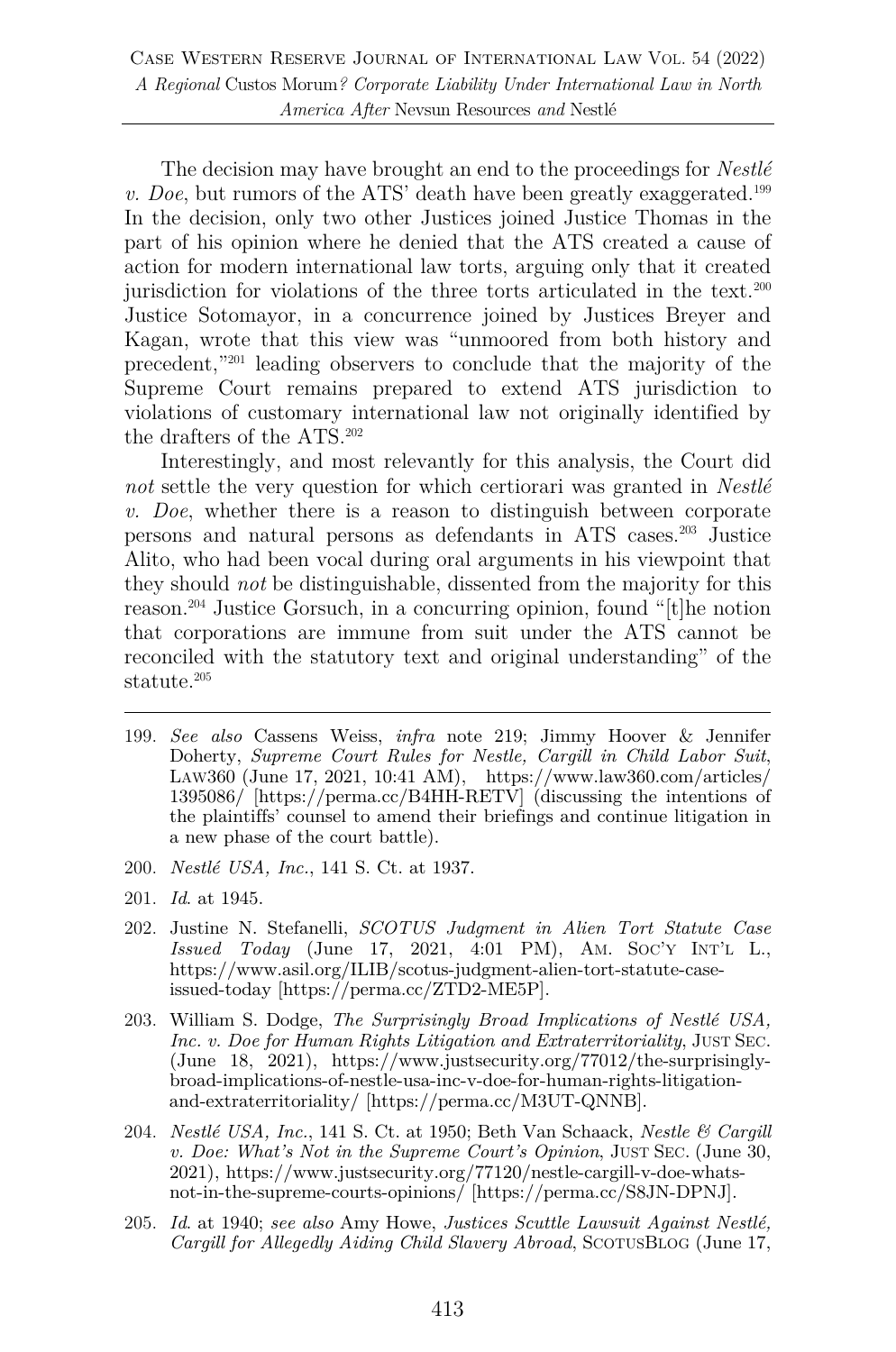In the section below, this Note suggests how the ATS' survival in U.S. courts may be inextricably linked to the growing acceptance of corporate liability tort liability for international law violations in Canada and elsewhere, through transnational judicial dialogue.

#### *B. Transnational Judicial Dialogue and a New Test for Liability*

The mention of the ATS by the Canadian Supreme Court's *Nevsun Resources* majority opinion, and the American Supreme Court Justices' interest in foreign legal approaches to tort liability for corporations in *Nestlé v. Doe,* evoke a legal phenomenon recognized as transnational judicial dialogue.206 Professor Melissa Waters has called this "the synergistic relationship between international human rights law and domestic courts participating in judicial dialogue" where "[i]nternational legal norms . . . provide courts with common reference points around which to shape a dialogue."207

Evidence for this transnational judicial dialogue between Canada and the United States recently emerged in three ways. First, there is direct reference to the other state's practice in court proceedings. Justice Abella, who wrote the opinion for the 5–4 court in *Nevsun Resources v. Araya*, referenced the ATS when analyzing current international standards.208 In *Nestlé v. Doe* oral arguments, Justice Kagan was one of several justices noting foreign practices on tort liability, referencing Canada's approach to tort liability for corporations under customary international law.209 Justice Breyer, who wrote in his concurring opinion in *Kiobel* that it would be beneficial for the United States to model foreign courts' approaches to tort liability for corporations, also reiterated this interest during oral arguments.210 Transnational judicial dialogue also occurred through the amici and intervenors that provided legal submissions in each litigation in both countries. In both *Nevsun Resources* and *Nestlé*, Justices cited the research of international diplomats and foreign government leaders

- 209. Nestlé v. Doe Transcript, *supra* note 33, at 44.
- 210. Kiobel v. Royal Dutch Petroleum Co., 569 U.S. 108, 136 (2013); Nestlé v. Doe Transcript, *supra* note 33, at 37.

<sup>2021, 1:36</sup> PM), https://www.scotusblog.com/2021/06/justices-scuttlelawsuit-against-nestle-cargill-for-allegedly-aiding-child-slavery-abroad/ [https://perma.cc/2X32-SYMK].

<sup>206.</sup> Melissa A. Waters, *The Future of Transnational Judicial Dialogue*, 104 AM. SOC'Y INT'L L. PROC. 465, 466 (2010).

<sup>207</sup>*. Id.*

<sup>208.</sup> Nevsun Res. Ltd. v. Araya, 2020 SCC 5, para. 113, [2020] 443 D.L.R. 4th (Can.).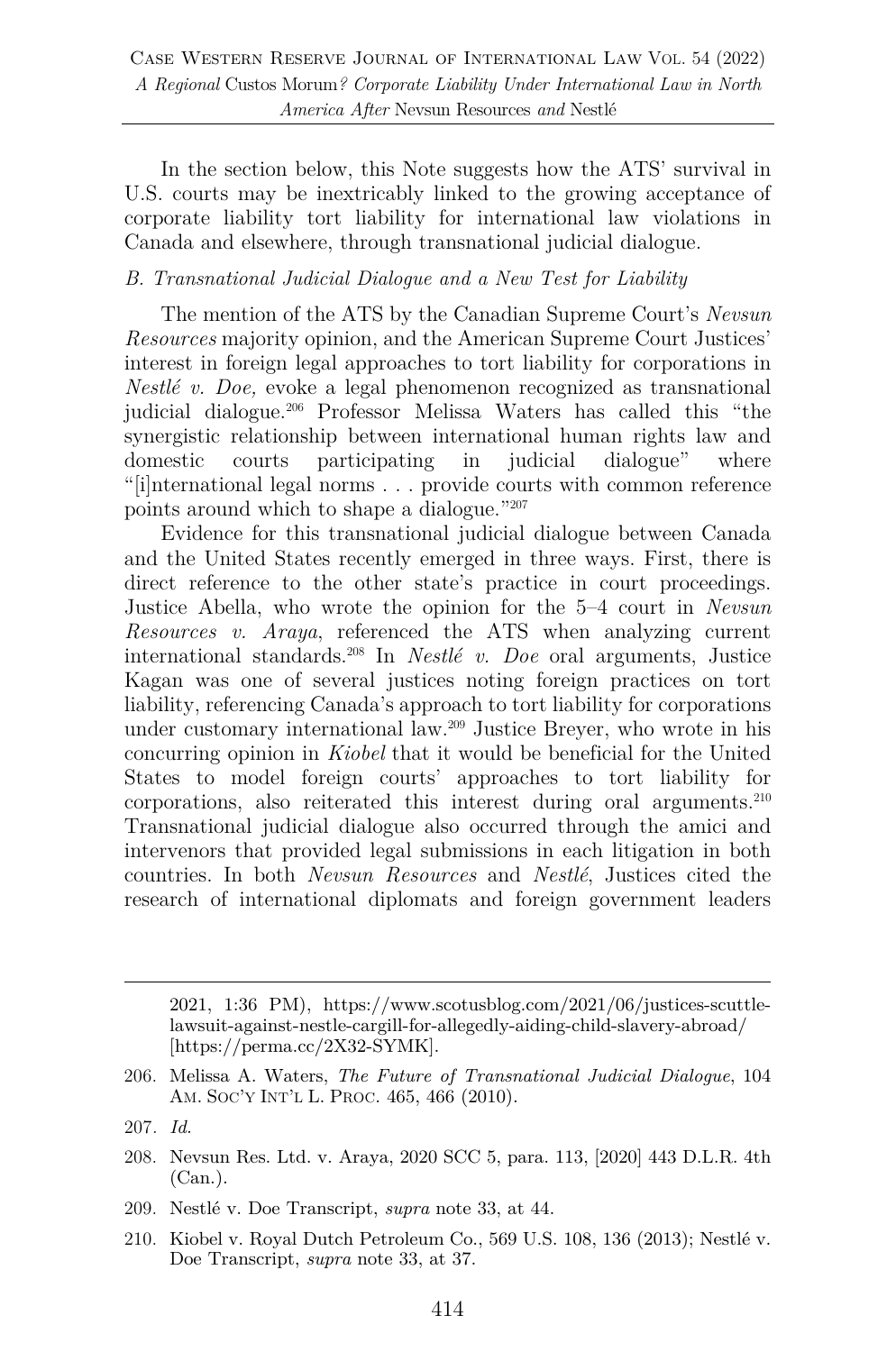represented by Yale University Professor Harold Koh.211 EarthRights International, an American nonprofit legal organization, wrote an amicus brief for the plaintiffs in *Nestlé* when the case appeared before U.S. Court of Appeals for the Ninth Circuit, and was an Intervener for the plaintiffs, presenting an explanation of the ATS to the Canadian judges, when *Nevsun Resources v. Araya* went to the Court of Appeal for British Columbia.<sup>212</sup> Finally, there is evidence that transnational judicial dialogue emerged as a result of the post-World War II international human rights legal regime, like the U.N. Guiding Principles, hardening into international *jus cogens* norms.<sup>213</sup>

As a result of this transnational judicial dialogue, the standard for tort liability for corporations appears to be approaching an average set of standards—in North America and beyond—that may determine a new test for corporate liability for human rights violations.214 The majority reasoning in *Nevsun,* and the various opinions in the *Nestlé*  decision, approach a common consensus that private actors—including corporations, as legal persons—can be held liable for tort violations in domestic courts whose laws include violations of customary international law. While *Kiobel* left vague the requirements of the defendants' connection to the domestic court in these cases, the decision of the Canadian Supreme Court and the Ninth Circuit's formulations suggest that two broad categories constitute sufficient force: (1) knowing or reckless violation of customary international law by a domestic corporation or subsidiary of the corporation and (2) control of the domestic corporation or subsidiary of the corporation over the action of the actor ultimately committing the violation. When

- 211. *See* Brief of Former Gov't Off. as *Amici Curiae* in Support of Respondents, Nestlé USA, Inc. v. Doe I, Cargill, Inc. v. Doe I (Nos. 19- 416 & 19-453), 2020 WL 6292567; *Nevsun*, 2020 SCC 5 at para. 85.
- 212. *See generally* Brief of Amicus Curiae EarthRights Int'l in Support of Plaintiffs-Appellants at 2, Doe I v. Nestlé USA, Inc., 766 F.3d 1013 (9th Cir. 2015) (No. 10-56739), 2011 WL 2679957, at \*2–3; *see generally*  Factum of Intervener EarthRights Int'l, Araya v. Nevsun Res. Ltd., [2017] B.C.C.A. 401 (Can.).
- 213. Nestlé v. Doe Transcript, *supra* note 33, at 41; Nevsun Res. Ltd. v. Araya, 2020 SCC 5, para. 115, [2020] 443 D.L.R. 4th (Can.).
- 214. See Clare Connellan et al., *Okpabi v Royal Dutch Shell Plc: UK Supreme Court Allows Nigerian Citizens' Environmental Damage Claim to Proceed Against UK Parent Company*, WHITE & CASE LLP (Feb. 19, 2021), https://www.whitecase.com/publications/alert/okpabi-v-royaldutch-shell-plc-uk-supreme-court-allows-nigerian-citizens [https://perma.cc/Z9Q8-QC23], for an example from the Supreme Court of the United Kingdom that illustrates the trend toward corporate accountability for parent companies, and a discussion of the corporate risk that parent companies should mitigate in international supply chains in the future to comply with these standards.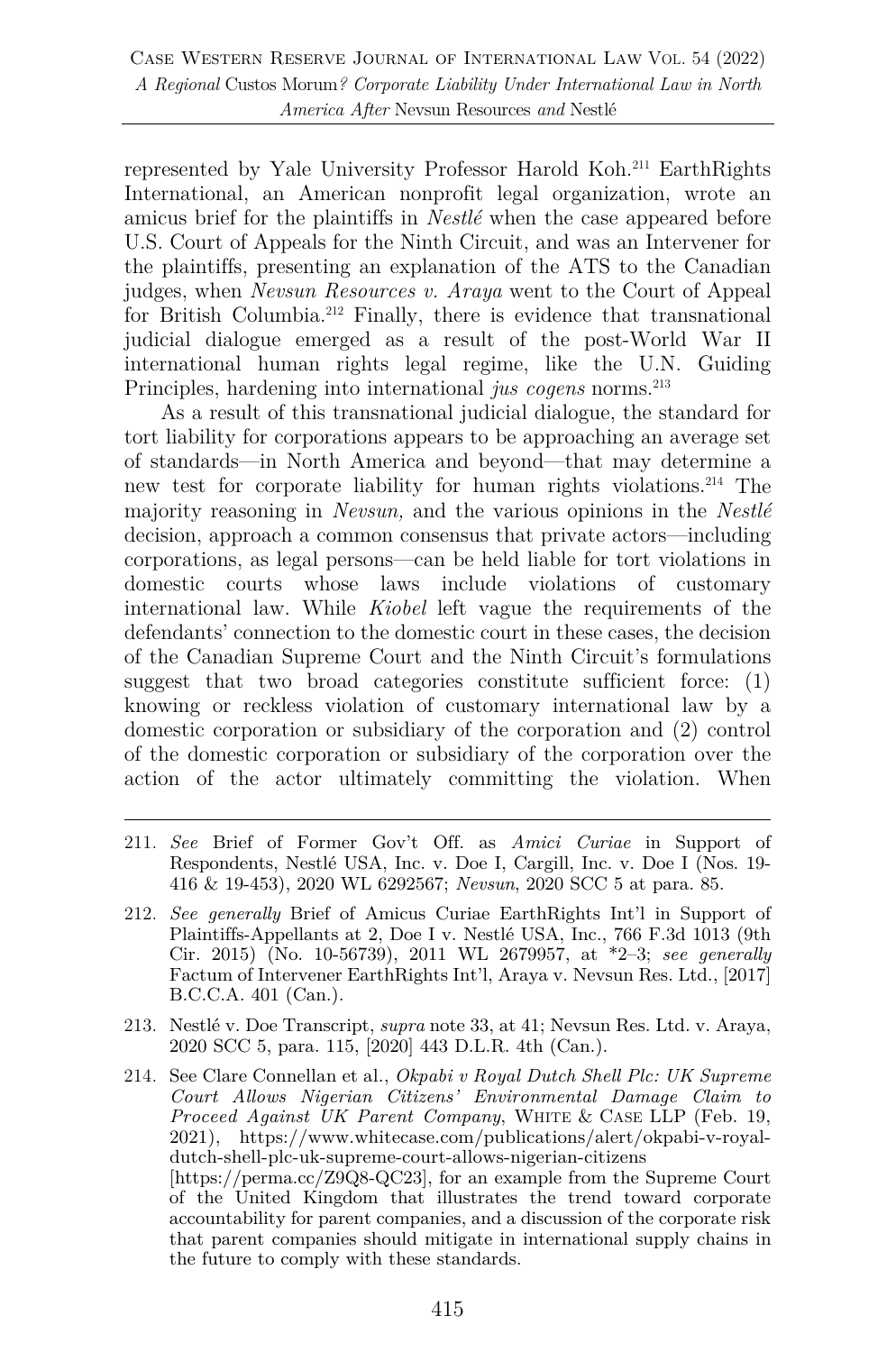corporations meet these standards, domestic courts have the jurisdiction to hear tort claims rooted in customary international law.215 In *Nestlé*, the complaint did not sufficiently allege the defendant companies' knowledge of the illegal conduct to trigger ATS application.216 But even Justice Thomas, who favored the most restrictive interpretation, shied away from dealing the ATS a death blow.217 It survives with an uncertain future—but in a markedly different international law context—where there is a trend toward corporate accountability.218

## V. Conclusion

The latest decisions from the North American high courts impact the efficacy of customary international law to bring corporations to justice for human rights abuses. The legal trends in North America, coupled with the growing body of treaty law and norms emerging from multilateral actors like the United Nations, create a norm *against* corporate impunity which will make it more difficult for corporations to evade liability internationally and domestically. Regardless of the limited rulings against corporations, for practitioners, the writing is on the wall: multinational corporations must monitor their supply chains or they will face consequences that can include years of litigation.219

The shift that emerged from the Canadian Supreme Court in *Nevsun*, and the U.S. Supreme Court in *Nestlé*, will likely shape the way customary international law is upheld in domestic fora. To be

- 217*. Nestlé USA, Inc.*, 141 S. Ct. at 1936.
- 218. Kayla Winarsky Green & Timothy McKenzie, *Looking Without and Looking Within: Nestlé v. Doe and the Legacy of the Alien Tort Statute*, 25 ASIL INSIGHTS, July 15, 2021, at 1, 6.
- 219. *See* Debra Cassens Weiss, *Afternoon Briefs: SCOTUS Tosses Child Slavery Case; DOJ Drops Suit and Probe Over Bolton Book*, ABAJOURNAL.COM (June 17, 2021, 3:48 PM), https://www.abajournal. com/news/article/afternoon-briefs-scotus-tosses-child-slavery-case-dojdrops-suit-and-probe-over-bolton-book [https://perma.cc/NSJ5-DGYU] (noting the counsel for the plaintiffs in *Nestlé v. Doe* plan to file an amended complaint: the court battle is far from over for Nestlé and Cargill).

<sup>215.</sup> Nestlé v. Doe Transcript, *supra* note 33, at 24; *Nevsun*, SCC 5 at paras. 119–21.

<sup>216.</sup> Nestlé USA, Inc. v. Doe, 141 S. Ct. 1931, 1937 (2021); *Supreme Court*  Limits Extraterritorial Reach of The Alien Tort Statute, GIBSON DUNN (June 17, 2021), https://www.gibsondunn.com/supreme-court-limitsextraterritorial-reach-of-the-alien-tort-statute/ [https://perma.cc/72AV-SC9J] ("Plaintiffs bringing suit under the ATS must establish a strong, domestic nexus for their claim. It is not sufficient for plaintiffs merely to allege general corporate decisionmaking in the United States.").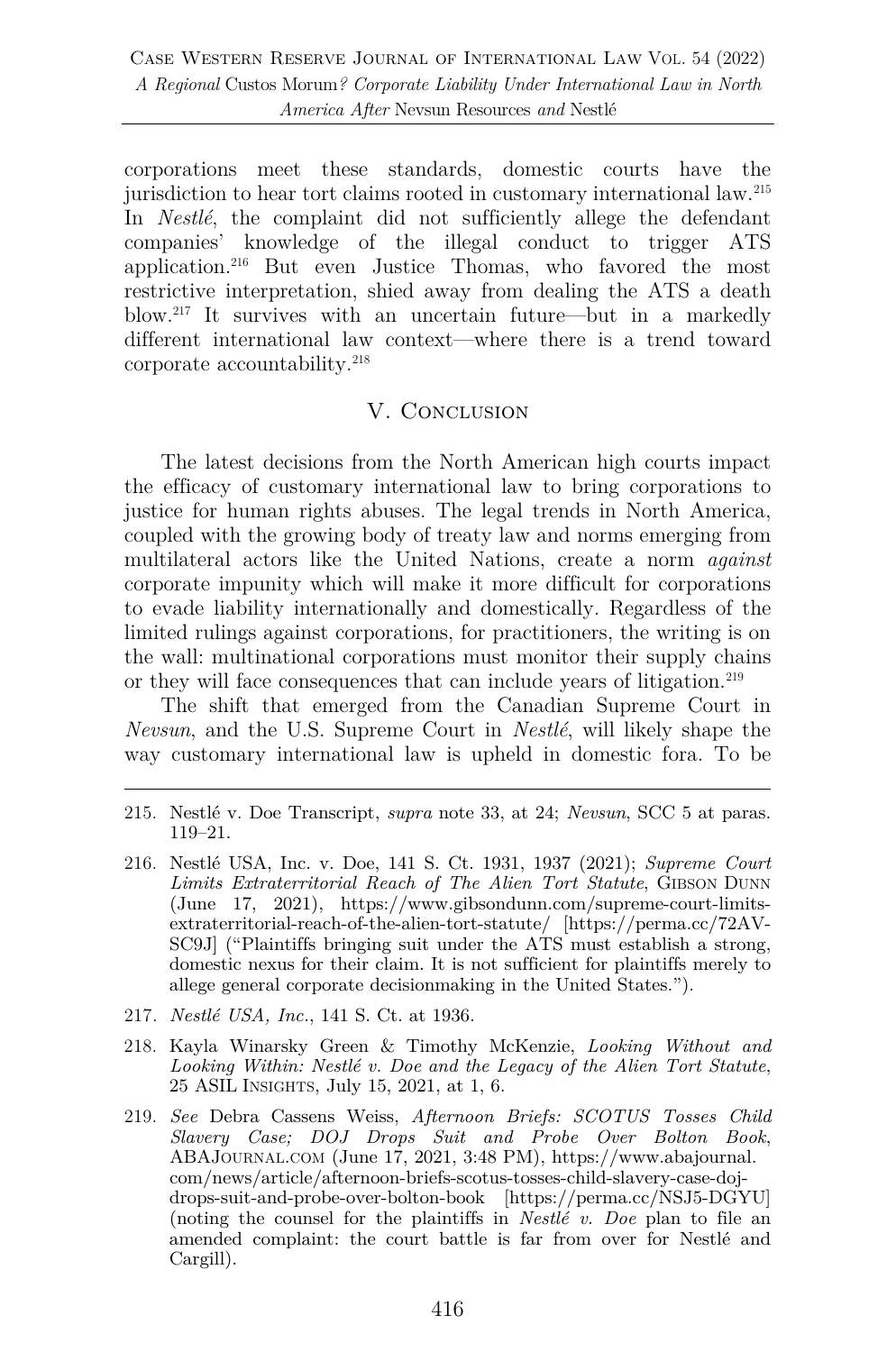successful in litigating a tort claim against a corporation arising under international law in domestic courts requires a systematic explanation of not just the law's connection to the domestic judiciary, but also the defendant corporation's connection to the domestic fora.

These rulings also have massive implications for corporations. The North American high courts' willingness to allow tort liability suits against corporations, coupled with other nations' approaches toward codifying corporate liability in line with the U.N. Guiding Principles, should raise concerns for multinational corporations.<sup>220</sup> It is becoming more costly for corporations to take legally dubious shortcuts knowingly or recklessly—in the court of public opinion *and* in domestic courts.221 Amid increasing calls for transparency and accountability in supply chain management, corporations risk trapping themselves and their subsidiaries or agents in decades of litigation by neglecting these legal developments. <sup>222</sup> By poorly monitoring their supply chain, corporations also risk their reputational standing even if they manage, like Nestlé and Cargill, to win in court.<sup>223</sup> They provide consumers, who have greater access to supply chain information than ever before, an incentive to buy from other companies.<sup>224</sup>

- 220. See generally Macchi & Bright, *supra* note 89, for a discussion of how States incorporated U.N. Guiding Principles into domestic law.
- 221. Villena & Gioia, *supra* note 17. *See generally* Sabine Michalowski, *Doing Business with a Bad Actor: How to Draw the Line Between Legitimate Commercial Activities and Those That Trigger Corporate Complicity Liability*, 50 TEX. INT'L L. J. 403 (2015) (discussing of the *mens rea* required in various jurisdictions, including the United States, to trigger a finding of aiding and abetting liability).
- 222. *See* Rechtbank Den Haag 1 mei 2019, ECLI:NL:RBDHA:2019: 4233 (Neth.) (affirming jurisdiction for the plaintiffs in *Kiobel* to sue Royal Dutch Petroleum in the Netherlands, where the company is headquartered, as litigation in this case stretches into a third decade).
- 223. *E.g.*, Joseph Stiglitz & Geoffrey Heal, *Opinion: Savor Your Chocolate. Enjoy Your Dividends. Enslaved Children May Have Grown the Cocoa That Made It All Possible*, MARKETWATCH (July 13, 2021, 7:05 AM), https://www.marketwatch.com/story/savor-your-chocolate-enjoy-yourdividends-enslaved-children-may-have-grown-the-cocoa-that-made-it-allpossible-1162612387%E2%80%A6 [https://perma.cc/335N-X2RB].
- 224. *See e.g.*, PETER M. GERHART, TORT LAW AND SOCIAL MORALITY 206–08 (Cambridge Univ. Press, 2010). The supply chain disruptions of the coronavirus pandemic also brought to the fore a number of new services to monitor, and increase the transparency of, supply chains in real time. Consequently, companies may not be able to plead ignorance of any human rights violations in their supply chain, or their subsidiaries' supply chains. See, e.g., *Sustainability*, PROJECT44, https://www.project44.com /sustainability [https://perma.cc/6VQU-WG8W], for the socially conscious pledge of such a service.